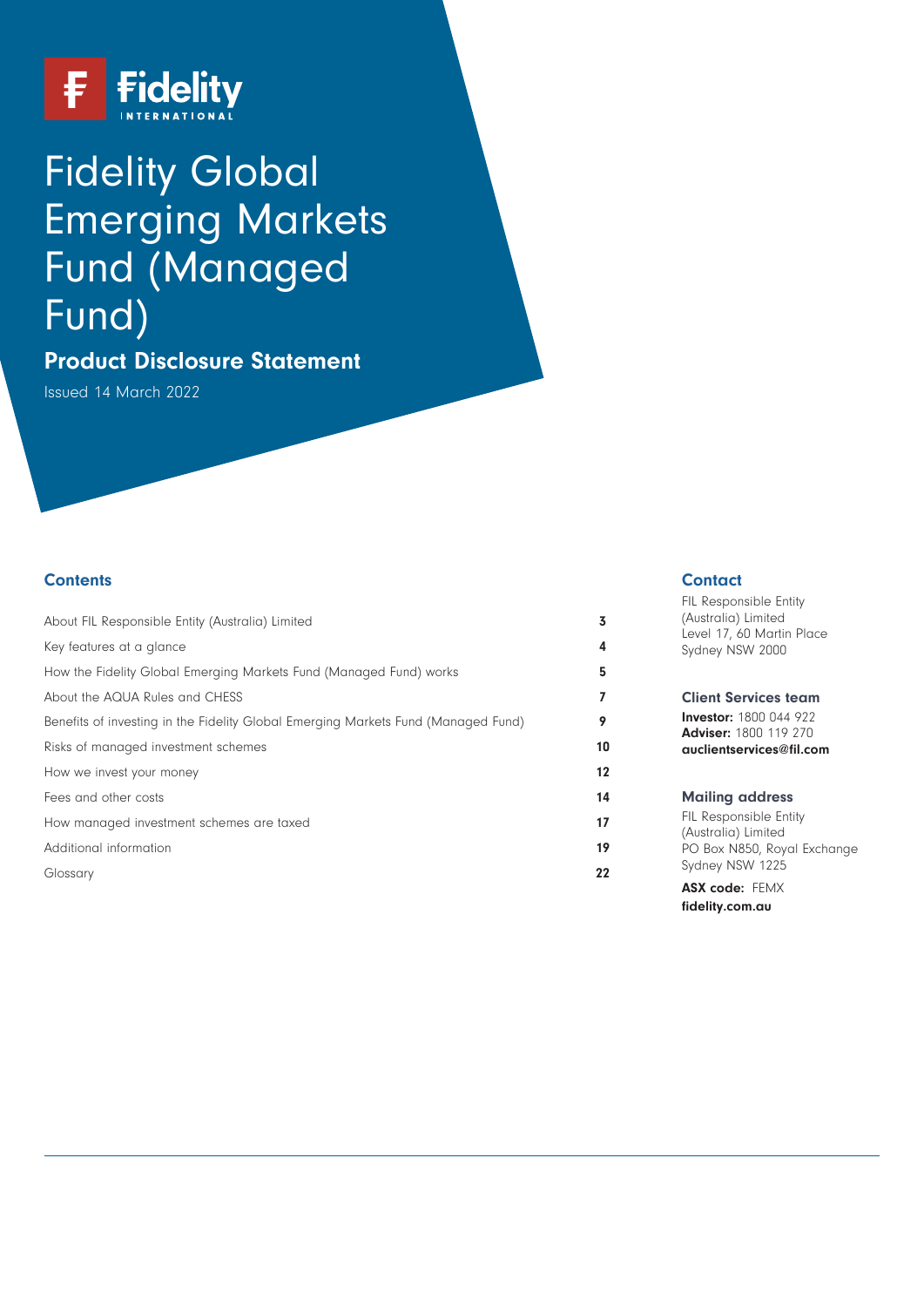#### **Important information**

This Product Disclosure Statement (PDS) provides a summary of significant information relating to the Fidelity Global Emerging Markets Fund (Managed Fund) (ARSN 627 296 959) (Fund).

The information provided in this PDS is general information only and does not take account of your personal financial situation or needs. Before making an investment decision you should read the information contained in this PDS and obtain financial advice tailored to your personal circumstances. Terms in bold in this PDS are defined in section 11 'Glossary'.

A copy of this PDS has been lodged with **ASIC**. The **ASX** has approved the admission of the Fund to trading status and the units in the Fund are quoted for trading on the ASX pursuant to the **AQUA Rules**. No representation is made concerning the Fund's continued quotation on the ASX. Neither ASIC nor ASX takes any responsibility for the contents of this PDS.

Neither we, nor our employees, agents or officers guarantee the success, repayment of capital or any rate of return on income or capital or the investment performance of the Fund. An investor's investment does not represent deposits or other liabilities of the Fidelity Group companies.

Information in this PDS is subject to change from time-to-time. Information that is not materially adverse can be updated by us by placing it on our website or the ASX Market Announcements Platform. A paper copy of this information is also available free of charge on request by calling us.

The offer in this PDS is available only to persons receiving this PDS (electronically or otherwise) within Australia and distribution of this PDS outside Australia may be prohibited or restricted by the laws of other jurisdictions. This PDS does not constitute an offer or invitation in any jurisdiction, or to anyone, to whom it would be unlawful to make such an offer or invitation. Fidelity, Fidelity International and the Fidelity International logo and F symbol are trademarks of FIL Limited.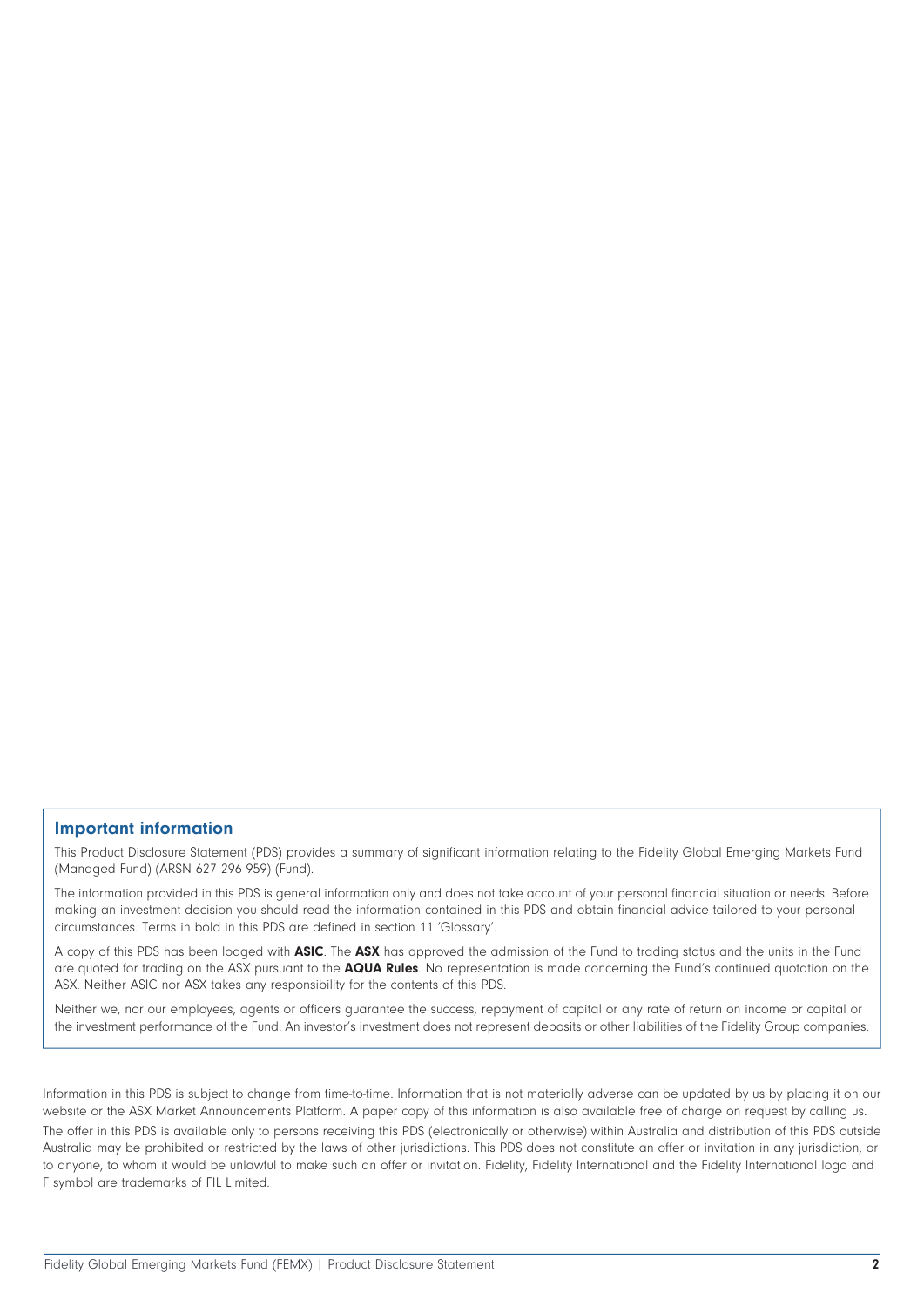# <span id="page-2-0"></span>**1. About FIL Responsible Entity (Australia) Limited**

FIL Responsible Entity (Australia) Limited (ABN 33 148 059 009 **AFSL** No. 409340), referred to throughout this PDS as (FREAL, we, us, our) is the Responsible Entity for the Fund and is the issuer of this PDS.

As the Responsible Entity for this Fund, we are responsible for the day-to-day operation of the Fund and for ensuring it complies with its **Constitution** and relevant laws. This responsibility includes establishing, implementing and monitoring the Fund's investment objective and strategy.

FREAL is a member of the group of companies known as Fidelity International (Fidelity). FREAL has appointed FIL Investment Management (Australia) Limited (ACN 006 773 575, AFSL 237865) (FIMAL), also a member of Fidelity, as the investment manager of the Fund. FIMAL has the power under the terms of its appointment with us to sub-authorise other members of the Fidelity group to manage some or all of the Fund's assets and/or to perform certain tasks and services in relation to the Fund.

Fidelity is one of the world's leading asset managers with a global network researching investment opportunities in the US, Europe, the Middle East, Africa and Asia Pacific. Fidelity manages over A\$614billion<sup>1</sup> on behalf of both private and institutional investors.

Fidelity is an active asset manager with one of the largest global research capabilities with more than 400 investment professionals around the world. We believe access to the investment knowledge and expertise of Fidelity's global network provides Fidelity with a significant competitive advantage when choosing investments for our Funds.

We have been a signatory to the Principles for Responsible Investment (**PRI**) since 2012 and work closely with external environmental, social and governance (ESG)-related bodies in Australia and around the world to promote sustainable investing and social development.

For Australian investors, we offer a range of investment choices including Australian, Asian, global equity and sustainable funds.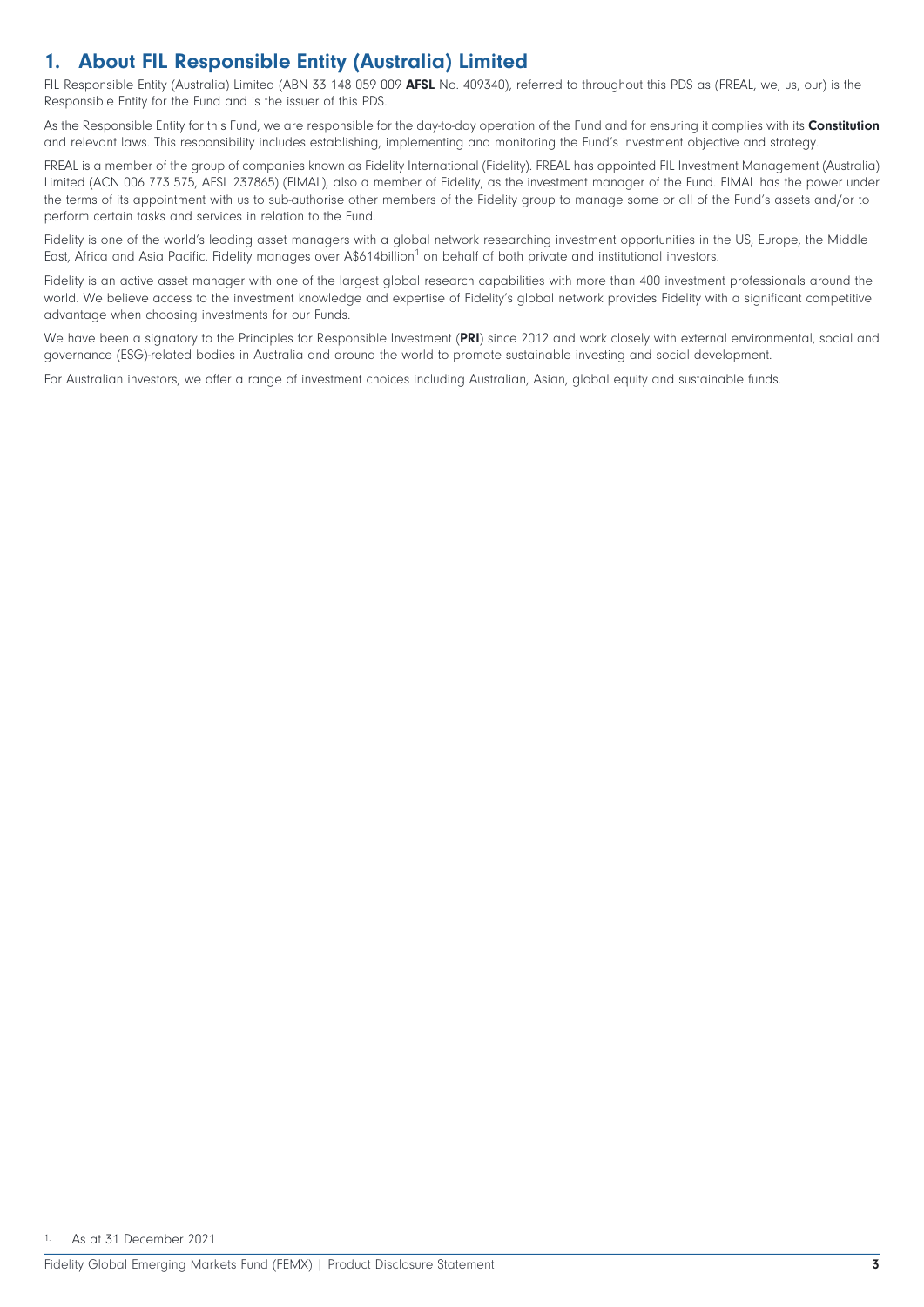# <span id="page-3-0"></span>**2. Key features at a glance**

For more information on each of the features, please refer to the relevant sections below:

| <b>Feature</b>                                                                                                                                                                                                                                                                                                                                                                                                                    | <b>Summary</b>                                                                                                                                                                                                                                                                                                                                                                                                                                                                                                                                                                                                                               | <b>Section</b> |
|-----------------------------------------------------------------------------------------------------------------------------------------------------------------------------------------------------------------------------------------------------------------------------------------------------------------------------------------------------------------------------------------------------------------------------------|----------------------------------------------------------------------------------------------------------------------------------------------------------------------------------------------------------------------------------------------------------------------------------------------------------------------------------------------------------------------------------------------------------------------------------------------------------------------------------------------------------------------------------------------------------------------------------------------------------------------------------------------|----------------|
| <b>Fund name</b>                                                                                                                                                                                                                                                                                                                                                                                                                  | Fidelity Global Emerging Markets Fund (Managed Fund)                                                                                                                                                                                                                                                                                                                                                                                                                                                                                                                                                                                         |                |
| <b>ARSN</b>                                                                                                                                                                                                                                                                                                                                                                                                                       | 627 296 959                                                                                                                                                                                                                                                                                                                                                                                                                                                                                                                                                                                                                                  |                |
| <b>ASX</b> code                                                                                                                                                                                                                                                                                                                                                                                                                   | <b>FEMX</b>                                                                                                                                                                                                                                                                                                                                                                                                                                                                                                                                                                                                                                  |                |
| <b>Responsible Entity</b>                                                                                                                                                                                                                                                                                                                                                                                                         | FIL Responsible Entity (Australia) Limited ABN 33 148 059 009 AFSL No. 409340                                                                                                                                                                                                                                                                                                                                                                                                                                                                                                                                                                | 1              |
| Investment manager                                                                                                                                                                                                                                                                                                                                                                                                                | FIL Investment Management (Australia) Limited ACN 006 773 575 AFSL 237865                                                                                                                                                                                                                                                                                                                                                                                                                                                                                                                                                                    | 1              |
| <b>About the Fund</b>                                                                                                                                                                                                                                                                                                                                                                                                             | The Fund is a registered managed investment scheme and provides investors with the potential for<br>long-term capital growth by investing in a portfolio of listed emerging market shares. The companies<br>invested in have their head office in, are listed in, or exercise a predominant part of their activity in<br>developing markets including countries in Latin America, Asia, Africa, Eastern Europe and the Middle<br>East.<br>The Fund has been admitted to trading status on the ASX under the AQUA Rules and provides investors<br>with the ability to invest or withdraw from the Fund by buying or selling units on the ASX. | 3, 7           |
|                                                                                                                                                                                                                                                                                                                                                                                                                                   | Investment return objective To achieve returns in excess of the benchmark (MSCI Emerging Markets Index NR) over the medium to<br>long term.                                                                                                                                                                                                                                                                                                                                                                                                                                                                                                  | $\overline{7}$ |
| Asset classes and<br>allocation ranges                                                                                                                                                                                                                                                                                                                                                                                            | Global securities: 90% to 100%.<br>Cash: 0% to 10%                                                                                                                                                                                                                                                                                                                                                                                                                                                                                                                                                                                           | $7^{\circ}$    |
| <b>Risks</b>                                                                                                                                                                                                                                                                                                                                                                                                                      | All investments are subject to risk. The risks associated with the Fund are described in this PDS.                                                                                                                                                                                                                                                                                                                                                                                                                                                                                                                                           |                |
| Unit price and iNAV                                                                                                                                                                                                                                                                                                                                                                                                               | The net asset value (NAV) represents the market value of the assets, less liabilities (including estimated<br>fees), of the Fund. The unit price is calculated by dividing the NAV by the number of units on issue in<br>the Fund.<br>An indicative NAV per unit (iNAV) will be published on the Fund's website throughout the Trading Day.                                                                                                                                                                                                                                                                                                  | 3              |
| <b>Buying or selling units</b>                                                                                                                                                                                                                                                                                                                                                                                                    | Investors can invest and withdraw from the Fund by trading units on the ASX in a similar fashion to<br>securities traded on the ASX, subject to market liquidity.                                                                                                                                                                                                                                                                                                                                                                                                                                                                            | 3              |
| On behalf of the Fund, we may provide liquidity to investors on the ASX by acting as a buyer and seller<br><b>ASX liquidity</b><br>of units. At the end of each Trading Day, we will create or cancel units by applying for or redeeming<br>our net position in units bought or sold on the ASX. We have appointed a market participant to act as<br>our Market Making Agent to transact and facilitate settlement on our behalf. |                                                                                                                                                                                                                                                                                                                                                                                                                                                                                                                                                                                                                                              | 3              |
| <b>Distributions</b>                                                                                                                                                                                                                                                                                                                                                                                                              | The Fund may pay distributions annually. When distributions are paid, they are usually paid within 14<br><b>Business Days</b> after year end.                                                                                                                                                                                                                                                                                                                                                                                                                                                                                                |                |
| Fees and other costs                                                                                                                                                                                                                                                                                                                                                                                                              | The management fee is 0.99% pa. A detailed explanation of fees and other costs are provided in this<br>PDS.                                                                                                                                                                                                                                                                                                                                                                                                                                                                                                                                  | 8              |
|                                                                                                                                                                                                                                                                                                                                                                                                                                   | Transaction confirmations Investors buying or selling units on the ASX will receive transaction confirmations from their broker.                                                                                                                                                                                                                                                                                                                                                                                                                                                                                                             | 3              |
| <b>Annual tax reporting</b>                                                                                                                                                                                                                                                                                                                                                                                                       | Annual tax statements will be made available to investors in respect of the Fund.                                                                                                                                                                                                                                                                                                                                                                                                                                                                                                                                                            | 9              |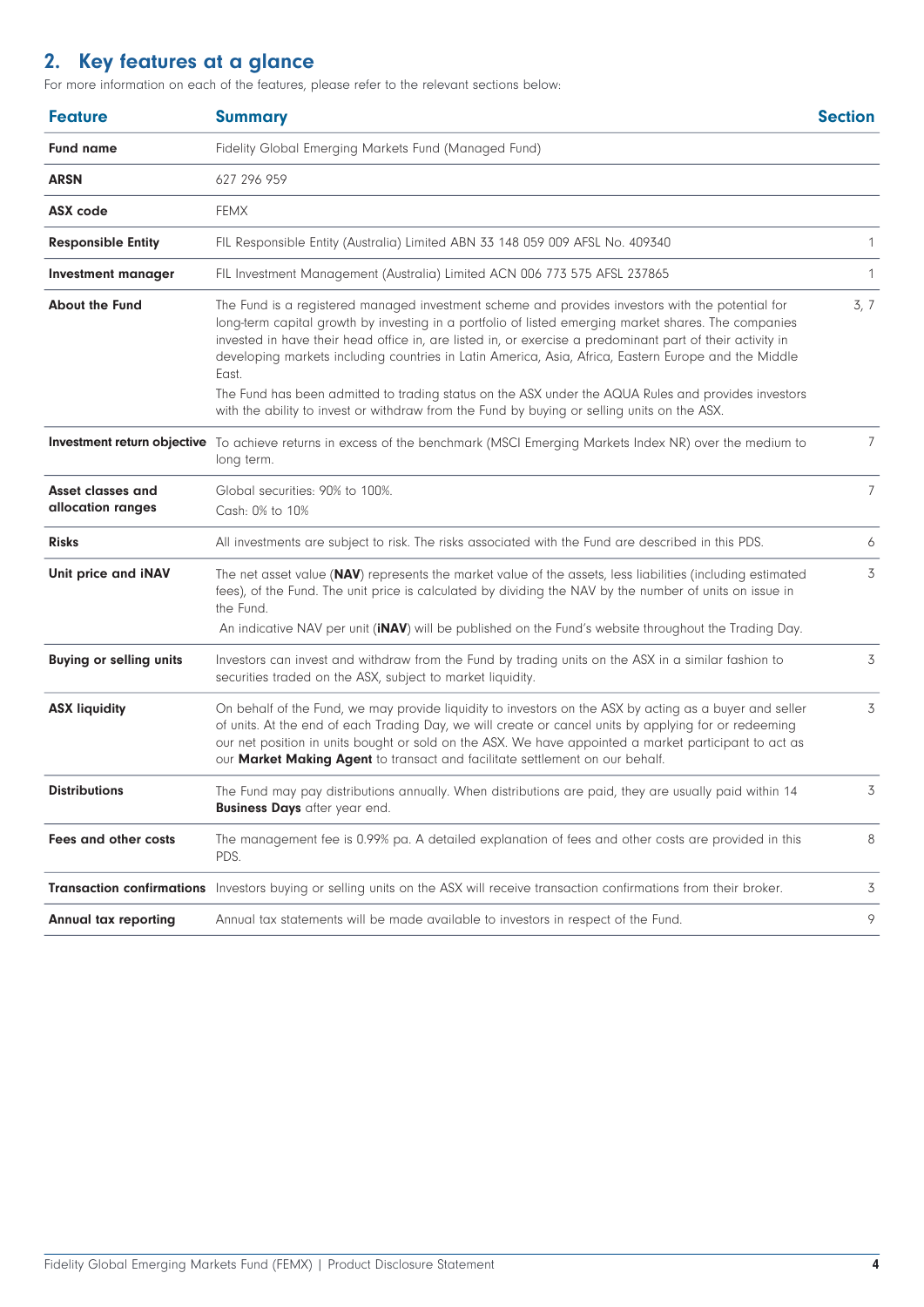# <span id="page-4-0"></span>**3. How the Fidelity Global Emerging Markets Fund (Managed Fund) works**

# **How the Fund operates**

When you invest money in the Fund, your money is pooled together with other investors' money. This pool is used to buy investments that are managed on behalf of all investors in the Fund in accordance with the Fund's investment strategy. By investing in the Fund, you gain access to investments that otherwise may not be available to you and can benefit from the expertise and insights of Fidelity's investment team.

# **Units and unit price**

The total value of the net assets in the Fund is divided into units of equal value and a unit price is calculated in accordance with the Constitution each Business Day. When you make an investment in the Fund, you will be issued with 'units' in the Fund representing your investment. Each unit carries an equal beneficial interest in the Fund as a whole, but does not give an investor an interest in any particular asset of the Fund.

The unit price is calculated as that day's net asset value (NAV) divided by the number of units on issue. The unit price is published daily on our website. The unit price is commonly also referred to as the NAV per unit.

The Constitution governs the calculation of unit prices and this is undertaken by the fund administrator on our behalf. We will exercise any discretion we have under the Constitution for the Fund in relation to unit pricing in accordance with our Unit Pricing Discretions Policy, which is available on our website.

Units are quoted on the ASX under the AQUA Rules and can be traded in a similar fashion to securities traded on the ASX, subject to liquidity. The price at which units trade on the ASX may not reflect either the unit price or the iNAV. See 'ASX liquidity' later in this section for more information.

#### **iNAV**

The price at which investors buy or sell units on the ASX is the price at which units are offered for sale or purchase on the ASX. We have appointed an independent agent to calculate and disseminate an indicative NAV per unit (iNAV). The iNAV will generally be calculated each day on which units trade on the ASX (Trading Day) and will be published on our website throughout the Trading Day. The iNAV will fluctuate during the day as it is updated for price and foreign exchange movements of the Fund's assets through live market prices. Where a live market price is unavailable during the Trading Day, (for example, if the relevant market is closed), the iNAV will only reflect the fair value of the Fund's assets.

No assurance can be given that the iNAV will be published continuously or that it will be up to date or free from error. To the extent permitted by law, neither we, nor our appointed Market Making Agent shall be liable to any person who relies on the iNAV. The price at which units trade on the ASX may not reflect the unit price or the iNAV, see 'ASX liquidity' later in this section for more information.

#### **How to invest**

You can invest in the Fund by purchasing units via your broker. You do not need to complete an Application form. The purchase of your units will be settled via the **CHESS** settlement service, generally two Business Days following your purchase. The price at which you buy units on the ASX will be the prevailing market price for the purchase of the units at the time of the transaction. This price may not reflect either the unit price or the iNAV. You will receive a transaction confirmation from your broker informing you of the purchase price.

There is no requirement to purchase a minimum number of units on the ASX. You can add to your investment at any time by purchasing additional units on the ASX through your broker.

#### **How to make withdrawals**

You can buy units and sell units to other investors in the secondary market in the same way as ASX listed securities. You can withdraw from the Fund by selling units on the ASX via your broker. You will receive the proceeds from the sale of your units in the same way you would receive proceeds from the sale of listed securities via the CHESS settlement service. You will receive a transaction confirmation from your broker informing you of the sale price.

Your withdrawal price will be the price you sold units on the ASX less any brokerage fee payable to your broker. There is no minimum number of units that must be sold on the ASX.

#### **Off-market withdrawals**

If the Fund ceases to comply with the AQUA Rules or if our approval as an AQUA product issuer is suspended or revoked, the ASX may suspend trading of units in the Fund. If the ASX suspends trading in the Fund's units (for five consecutive Trading Days) and the Fund is liquid, investors may withdraw off-market (directly with us). Investors can obtain a Withdrawal request form by contacting us.

The ability to withdraw from the Fund off-market will not however be available where we consider that it is desirable for the protection of the Fund or in the interests of investors (as a whole) of the Fund to suspend withdrawals. We may suspend a withdrawal request in respect of the Fund in circumstances including but not limited to:

- Where it is, for any reason, impracticable for us to calculate the unit price of the Fund due to events outside of our reasonable control, trading Ħ restrictions, or because of the requirements of any law
- Ħ Where the Fund is deemed to be illiquid, (under the **Corporations Act**, in general terms the Fund is illiquid if it has less than 80% liquid assets: generally, cash and marketable securities)
- Ħ Where assets of the Fund are restricted, or otherwise unavailable, due to circumstances outside our reasonable control or because of the requirements of any law

If the Fund is deemed illiquid, units may only be withdrawn directly with us pursuant to a withdrawal offer made to all investors in the Fund, in accordance with the Constitution and the Corporations Act.

Investors withdrawing from us directly may be subject to a sell spread on withdrawal.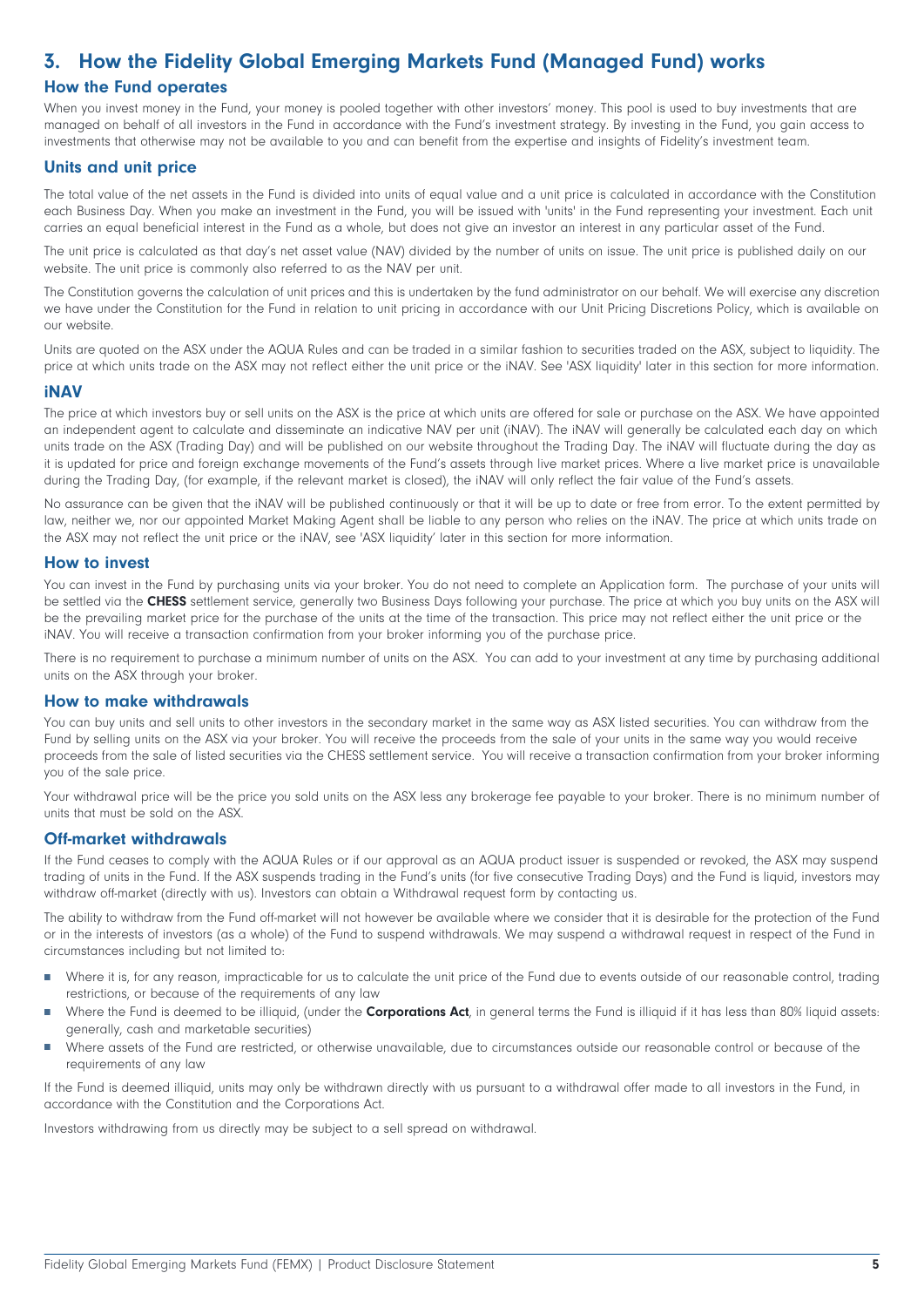# **ASX liquidity**

ASX liquidity refers to the availability of sellers or buyers on the ASX if an investor wishes to buy or sell units. We, on behalf of the Fund, may provide liquidity to investors on the ASX by acting as a buyer and seller of units. At the end of each Trading Day, we will issue or cancel units by applying for, or redeeming, our net position in units bought or sold on the ASX. We have appointed a Market Making Agent to act as our agent to execute our market making activities.

The price at which we may buy or sell units will reflect our view of the unit price (as referenced by the iNAV), market conditions, an allowance to cover transaction costs, and supply and demand for units during the Trading Day. The Fund will bear the risk of the market making activities undertaken by us on the Fund's behalf, which may result in either a cost or a benefit to the Fund. The risks of market making are explained in section 6.

# **Distributions**

The Fund may pay distributions annually (30 June). When distributions are paid, they are usually paid within 14 Business Days after year end.

Your distribution is calculated by dividing the distributable income of the Fund by the number of units on issue at the end of the distribution period. This gives the distributable income amount per unit. Your distribution entitlement is then determined by multiplying the number of units you hold by the distributable income amount per unit. If there is no net income or net capital gains earned in a particular year, the Fund may not pay a distribution in respect of that year.

The distribution investors may receive will be based on the number of units they hold at the end of the relevant distribution period. It is not pro-rated according to the time that investors have held their units.

The distributions you receive are generally classed as assessable income. If you invest during a distribution period, you may get back some of your capital as income.

The Fund's use of derivatives may affect the realised gains and losses of the Fund and this may affect the Fund's ability to distribute income.

Distributions will be paid directly into your Australian bank account. Your broker can provide information on how to provide us with your bank account details.

If we offer a Distribution Reinvestment Plan (DRP), investors can choose to have their distributions reinvested as additional units in the Fund. Should we offer a DRP in respect of the Fund, information will be made available on our website. Elections to participate in the DRP must be made by the election date announced by us in respect of each relevant distribution.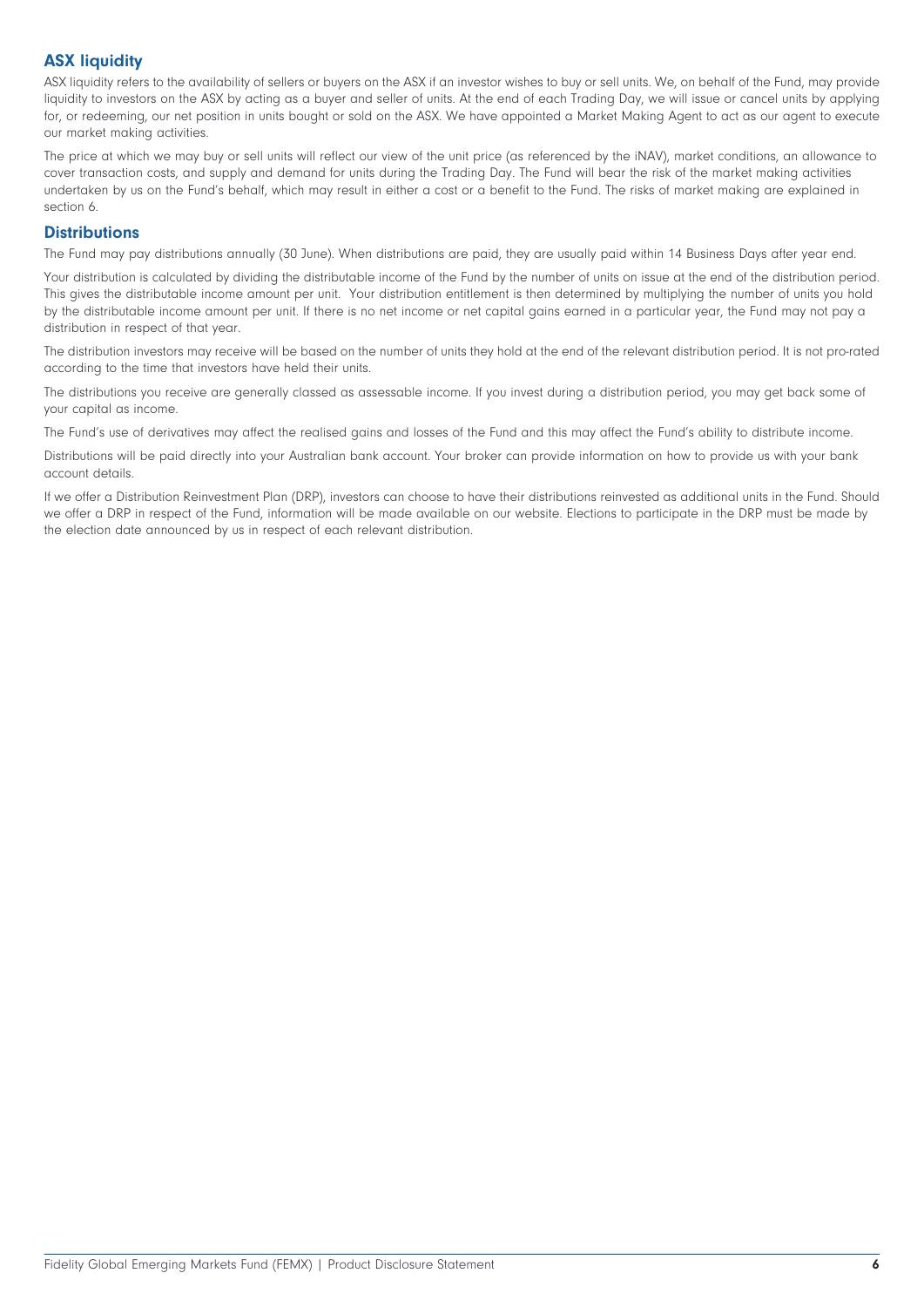# <span id="page-6-0"></span>**4. About the AQUA Rules and CHESS**

# **AQUA Rules**

Units in the Fund are quoted on the ASX under the AQUA Rules, not the **ASX Listing Rules**. The AQUA Rules are accessible at [www.asx.com.au.](https://www2.asx.com.au/)

The AQUA Rules provide a tailored framework for the quotation of managed funds, exchange traded funds and structured products on the ASX. The following table sets out the key differences between the ASX Listing Rules and the AQUA Rules.

| <b>ASX Listing Rules</b>                                                                                                                                                                                                                                                                                                                      | <b>AQUA Rules</b>                                                                                                                                                                                                                                                                                                                                                                                                                                                                                                                                                                                                                                                                                                                                                                     |  |
|-----------------------------------------------------------------------------------------------------------------------------------------------------------------------------------------------------------------------------------------------------------------------------------------------------------------------------------------------|---------------------------------------------------------------------------------------------------------------------------------------------------------------------------------------------------------------------------------------------------------------------------------------------------------------------------------------------------------------------------------------------------------------------------------------------------------------------------------------------------------------------------------------------------------------------------------------------------------------------------------------------------------------------------------------------------------------------------------------------------------------------------------------|--|
| Issuers are subject to continuous<br>Listing Rule 3.1 and section 674 of                                                                                                                                                                                                                                                                      | Issuers of products quoted under the AQUA Rules are not subject to the continuous<br>disclosure requirements under ASX disclosure requirements in ASX Listing Rule 3.1 and section 674 of the Corporations<br>Act.                                                                                                                                                                                                                                                                                                                                                                                                                                                                                                                                                                    |  |
| the Corporations Act.                                                                                                                                                                                                                                                                                                                         | We will comply with the disclosure requirements in section 675 of the Corporations Act.<br>This means that we will disclose to ASIC information which is not generally available<br>and that a reasonable person would expect, if the information were generally available,<br>to have a material effect on the price or value of the units, provided that such<br>information has not already been included in this PDS (as supplemented or amended).<br>We will publish such information on the ASX announcements platform and our website<br>at the same time as it is disclosed to ASIC (if required).<br>In addition, under the AQUA Rules, we must immediately notify the ASX of any<br>information the non-disclosure of which may lead to the establishment of a false market |  |
|                                                                                                                                                                                                                                                                                                                                               | in the units or which would be likely to materially affect the price of the units.<br>Under AQUA Rules 10A.4.2 and 10A.4.3, we must disclose:                                                                                                                                                                                                                                                                                                                                                                                                                                                                                                                                                                                                                                         |  |
|                                                                                                                                                                                                                                                                                                                                               | Information about the NAV of the Fund daily<br>Ш<br>Information about redemptions from the Fund<br>П<br>Information about distributions paid in relation to the Fund<br>Ш<br>Any other information which is required to be disclosed to ASIC under section 675<br>of the Corporations Act                                                                                                                                                                                                                                                                                                                                                                                                                                                                                             |  |
|                                                                                                                                                                                                                                                                                                                                               | Any other information that would be required to be disclosed to the ASX under<br>П<br>section 323DA of the Corporations Act if the units were admitted under the Listing<br>Rules                                                                                                                                                                                                                                                                                                                                                                                                                                                                                                                                                                                                     |  |
| Issuers are required to disclose<br>half-yearly and annual financial<br>announcements platform.                                                                                                                                                                                                                                               | Financial reports relating to Fidelity are not required to be disclosed to the ASX.<br>However, periodic financial reports relating to the products quoted under the AQUA<br>information and reports to the ASX Rules must be disclosed to the ASX at the same time they are lodged with ASIC under<br>Chapter 2M of the Corporations Act.                                                                                                                                                                                                                                                                                                                                                                                                                                            |  |
| Listed companies and listed<br>managed investment schemes are<br>subject to notification requirements<br>under the Corporations Act and the<br>ASX Listing Rules relating to<br>takeover bids, buy-backs, change<br>of capital, new issues, restricted<br>securities, disclosure of directors'<br>interests and substantial<br>shareholdings. | Although the units will be quoted under the AQUA Rules, neither us nor the Fund are<br>listed under the ASX Listing Rules and are therefore not subject to certain corporate<br>governance requirements.<br>We are required to comply with the Corporations Act and we may be removed by an<br>extraordinary resolution of members on which we would not be entitled to vote. An<br>extraordinary resolution is a resolution passed by a majority of the total votes that may<br>be cast by members entitled to vote on the resolution.                                                                                                                                                                                                                                               |  |
|                                                                                                                                                                                                                                                                                                                                               |                                                                                                                                                                                                                                                                                                                                                                                                                                                                                                                                                                                                                                                                                                                                                                                       |  |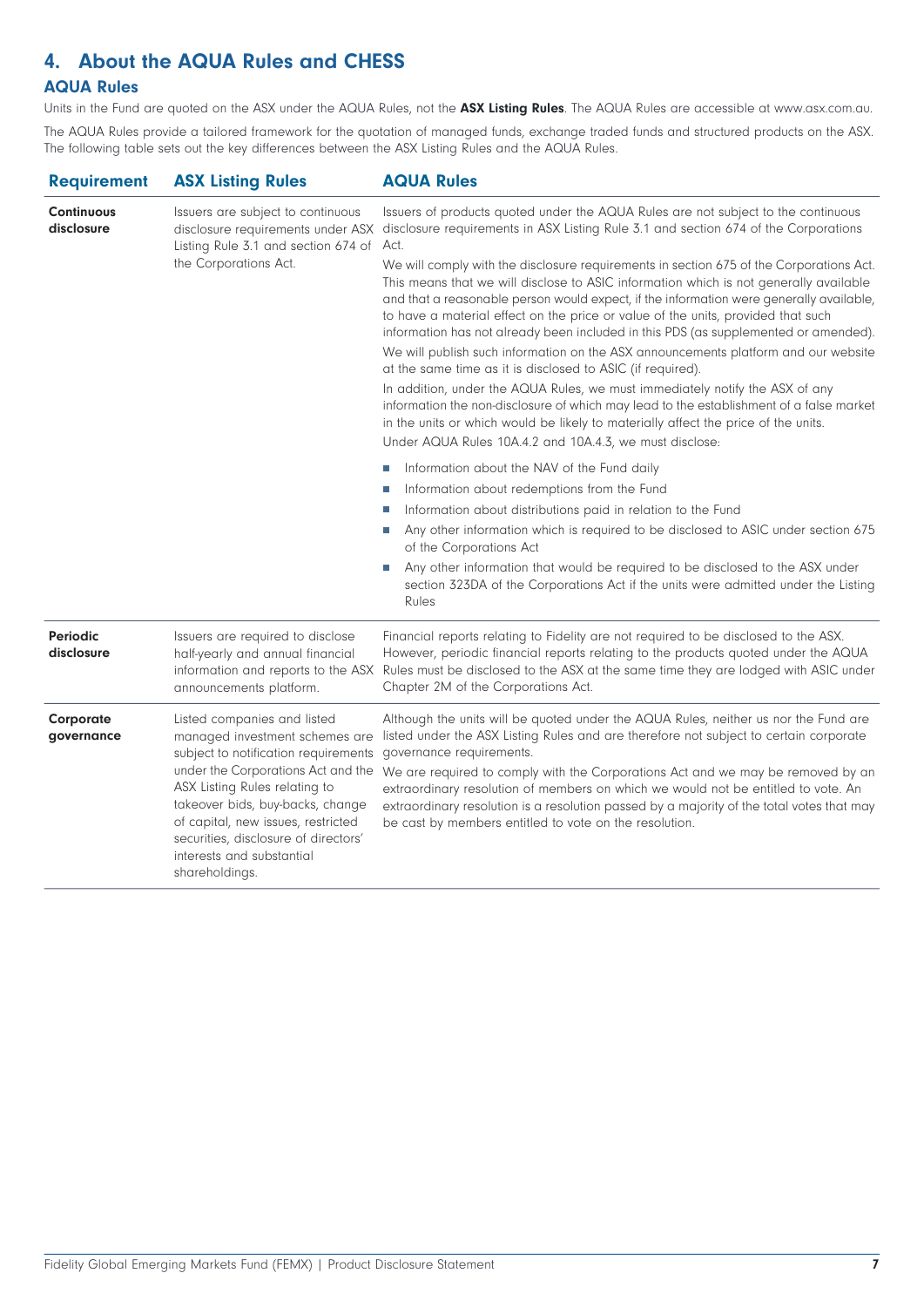| <b>Requirement</b> | <b>ASX Listing Rules</b> | <b>AQUA Rules</b> |
|--------------------|--------------------------|-------------------|
|--------------------|--------------------------|-------------------|

| <b>Related party</b><br>transactions   | influence the entity and sets out<br>controls over related party<br>transactions.                                                                                                                | Chapter 10 of the ASX Listing Rules Chapter 10 of the ASX Listing Rules does not apply to products quoted under the AQUA<br>relates to transactions between an Rules. We will still be required to comply with the related party requirements in Chapter<br>entity and a person in a position to 2E of the Corporations Act, as modified by Part 5C.7.                                                                                                                                                       |
|----------------------------------------|--------------------------------------------------------------------------------------------------------------------------------------------------------------------------------------------------|--------------------------------------------------------------------------------------------------------------------------------------------------------------------------------------------------------------------------------------------------------------------------------------------------------------------------------------------------------------------------------------------------------------------------------------------------------------------------------------------------------------|
| <b>Auditor rotation</b><br>obligations | Division 5 of Part 2M.4 of the<br>Corporations Act imposes specific<br>rotation obligations on auditors of<br>listed companies and listed<br>managed investment schemes.                         | Issuers of products quoted under the AQUA Rules are not subject to the auditor rotation<br>requirements in Division 5 of Part 2M.4 of the Corporations Act. However, as Responsible<br>Entity of the Fund we will continue to be required to undertake an independent audit<br>of our compliance with the Fund's compliance plan in accordance with section 601HG<br>of the Corporations Act, and the auditor must not be the auditor of the Fund's financial<br>statements (but may be from the same firm). |
| <b>Spread</b><br>requirements          | There are requirements under the<br>ASX Listing Rules that issuers satisfy<br>certain minimum spread<br>requirements (i.e. a minimum<br>number of holders each having a<br>minimum parcel size). | These requirements do not apply to issuers of products quoted under the AQUA Rules.<br>Under the AQUA Rules, unless and until a suitable spread of holders is achieved, the<br>issuer must ensure a reasonable bid and volume is maintained for the quoted product<br>on the ASX, except in permitted circumstances, or have in place other arrangements<br>which meet the ASX's requirement for providing liquidity, generally through the<br>appointment of a Market Making Agent.                         |

#### **About CHESS**

Our Unit Registry participates in CHESS which is a fast and economical clearing and settlement facility which also provides an electronic sub-register service. The Unit Registry has established and will maintain an electronic sub-register with CHESS on our behalf.

We will not issue investors with certificates in respect of their units. Instead, when you purchase units on the ASX, you will receive a holding statement from the Unit Registry which will set out the number of units you hold. The holding statement will specify the Holder Identification Number (HIN) allocated by CHESS.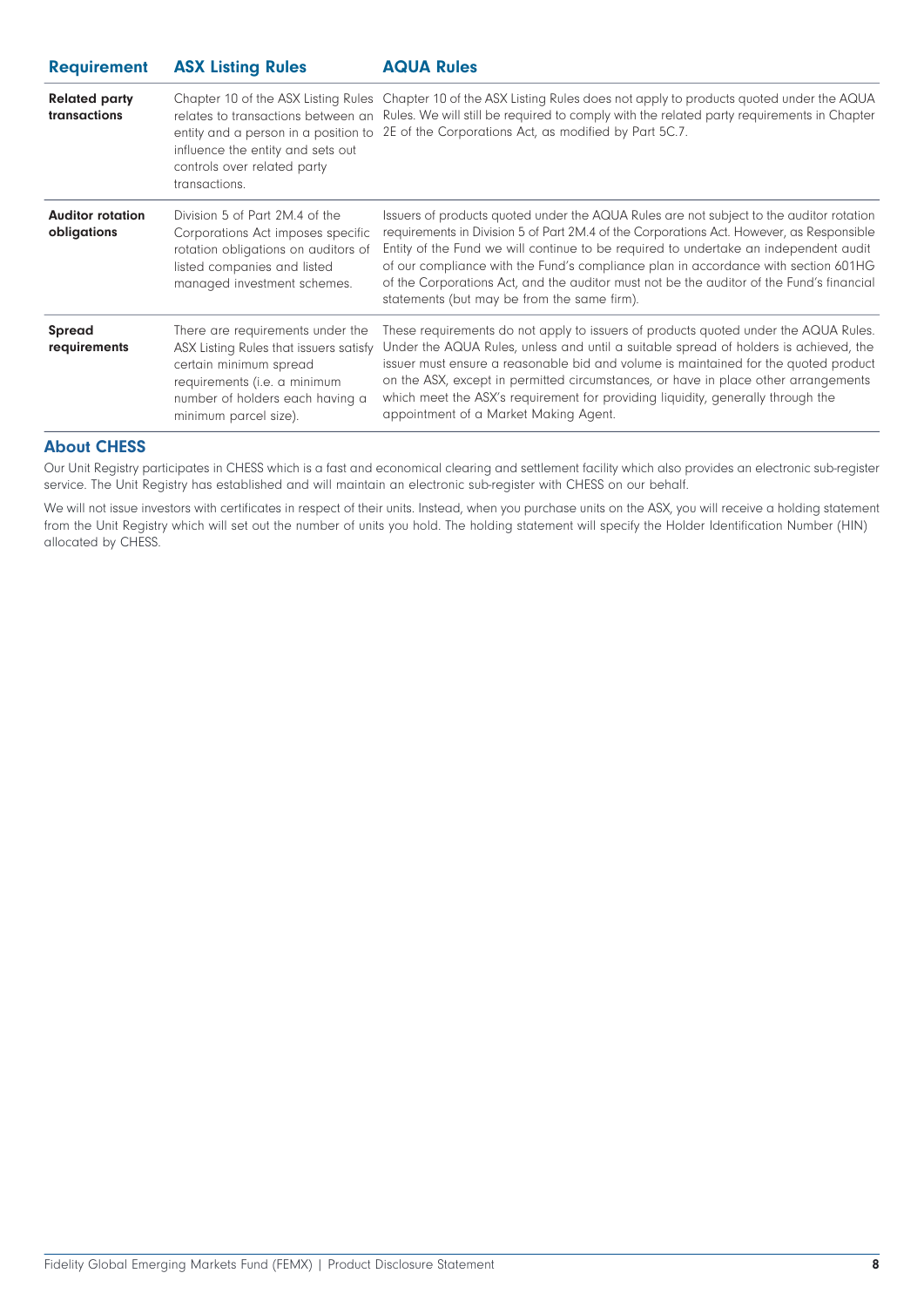# <span id="page-8-0"></span>**5. Benefits of investing in the Fidelity Global Emerging Markets Fund (Managed Fund)**

# **Significant features**

The Fund has features which include:

- m. An actively managed portfolio of listed shares exposed to emerging markets
- An investment approach driven by fundamental research that seeks to invest in attractively valued companies that we believe are positioned Ħ to generate returns through market cycles and have demonstrated a track record of strong corporate governance and sustainable capital allocation
- The ability for the portfolio manager to call on the research of a dedicated team of analysts based throughout emerging markets  $\overline{\phantom{a}}$

# **Significant benefits**

Some of the benefits that may arise from an investment in the Fund include:

- Ħ Potential for long-term capital growth and enhanced performance from active management
- H Access to the investment knowledge and expertise of Fidelity's global network of investment professionals
- The ability to trade the units on the ASX during normal ASX trading hours  $\Box$
- Ē. The ability to track the performance of the units on the ASX at frequent intervals throughout the day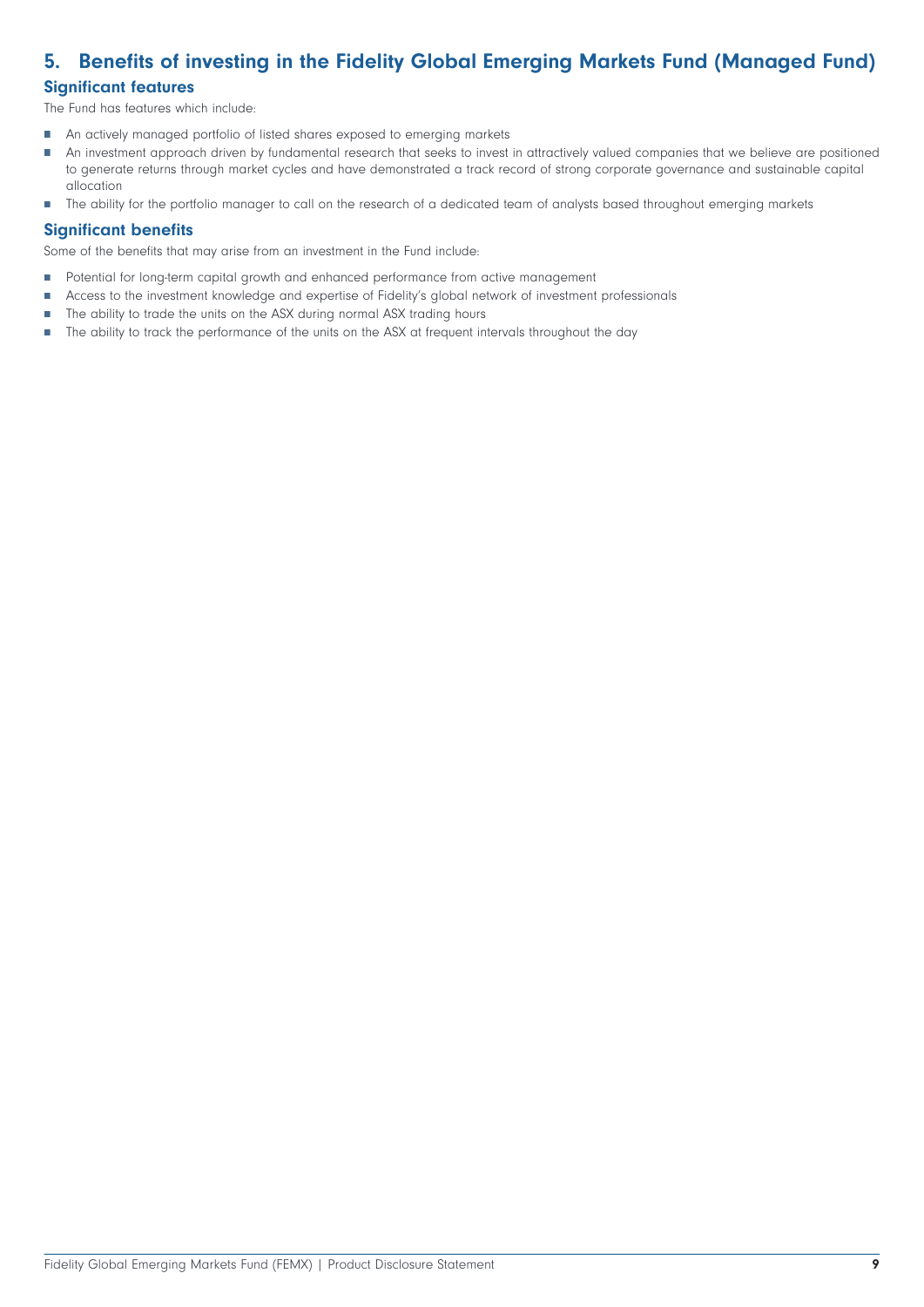# <span id="page-9-0"></span>**6. Risks of managed investment schemes**

# **Understanding your investment risk**

Fidelity actively manages risk within its investment portfolios and employ a range of monitoring procedures with the aim of reducing overall portfolio risk and ensuring we always act in the best interests of our investors. We believe Fidelity's intensive research approach that focuses on regular company contact, and internal and external research of companies and the industries in which they operate, helps Fidelity to be better informed about investment risks and make better investment decisions.

Risk can be managed but cannot be eliminated. It is important to understand that the value of your investment and the returns on your investment will vary. Returns are not guaranteed, and you may lose some or all of the money you invest in the Fund. Future returns may also differ from past returns.

All investments carry risk. Different strategies may carry different levels of risk, depending on the assets that make up the strategy. The likely investment return and the risk of losing money are different for every investment. Assets with the highest long-term returns may also carry the highest level of short-term risk. When you make an investment, you are accepting the risks of that investment. It is important to understand these risks before deciding to invest. The appropriate level of risk for you will depend on a range of factors, including your age, investment time frame, where other parts of your wealth are invested and your overall risk tolerance. We recommend you obtain appropriate professional advice in relation to your individual circumstances before making any investment decision regarding the Fund.

#### **Risks of the Fund**

The significant risks associated with the Fund are as follows:

- П Asset liquidity risk: In some circumstances, securities may be difficult or impossible to sell, either due to factors specific to that security or to prevailing market conditions. Liquidity risk is the risk that an asset is unable to be sold within a timely period and at a fair price, potentially resulting in delays or the suspension of redemption processing. In such circumstances, the Fund may be unable to liquidate sufficient assets to meet its obligations (including payments in respect of net purchases of units) as a result of our market making activities on behalf of the Fund or withdrawal requests made directly with us.
- ASX liquidity risk: The liquidity of trading in the units on the ASX may be limited. This may affect an investor's ability to buy or sell units. Investors П will not be able to buy or sell units on the ASX during any period that the ASX suspends trading of units in the Fund. Where trading in the units on the ASX has been suspended for five consecutive Trading Days, investors may continue to withdraw directly with us subject to the provisions of the Constitution.
- **Conflicts of interest risk:** We and our related parties may from time to time act as issuer, investment manager, market maker, administrator, distributor or dealer to other parties or funds that have similar objectives to those of the Fund. It is therefore possible that we and our related parties may have potential conflicts of interest with the Fund.

We or our related parties may invest in, directly or indirectly, or manage or advise other funds which invest in assets which may also be purchased by the Fund. Neither us nor any of our affiliates nor any person connected, is under any obligation to offer investment opportunities to the Fund.

We intend to act as market maker to the Fund. A conflict might arise between the Fund and investors buying or selling units from the Fund on the ASX, due to the Fund's desire to benefit from its market making activities. We maintain a conflicts of interest policy to ensure that we have adequate arrangements to manage conflicts including to manage our obligations to the Fund and its investors such that any conflicts are managed fairly.

- **Counterparty risk:** There is a risk that the Fund may incur a loss arising from the failure of another party to a contract (the counterparty) to n. meet its obligations. Counterparty risk arises primarily from investments in cash, derivatives and currency transactions. Substantial losses can be incurred if a counterparty fails to deliver on its contractual obligations.
- Ħ **Currency risk:** The Fund has exposure to investments denominated in currencies other than Australian dollars. Currency risk is the risk that fluctuations in exchange rates between the Australian dollar and foreign currencies may negatively affect the value of investments.
- Ħ **Derivative risk:** The value of a derivative is derived from the value of an underlying asset. Derivative risk is the risk that the value of the derivative may fail to move in line with, and may magnify losses, compared to holding the underlying asset. Other risks associated with using derivatives may include volatility in prices, illiquidity, the Fund failing to meet payment obligations as they arise, or the counterparty to the derivative contract failing to meet its obligations under the contract.
- **Emerging markets risk:** Investments in emerging market securities involve a range of risks in addition to those of developed markets, such as; potentially lower corporate governance standards, lower levels of investor protection, uncertain legal systems, currency instability, and market, liquidity, political, social and other risks. These risks could include adverse impacts from governmental restrictions on international trade, restrictive foreign exchange regulation, centrally managed adjustments in currency values, adverse taxation treatment of foreign investors, rapid depreciation of the currency in which investments are denominated, and reduced liquidity that could affect the realisation of depreciating assets. There may also be restricted access to emerging markets through limited numbers of brokers and other intermediaries and service providers, such as custodians, as well as less efficient and robustly regulated stock exchanges.

The laws and principles regarding corporate governance in many emerging markets are still developing and, even where developed, management may not follow corporate governance procedures. In some emerging markets the laws and regulations involving corporations, securities, taxation and foreign investment may be relatively new and untested, and subject to change. Such laws and regulations may also adversely and retrospectively affect corporations, securities, taxation and foreign investment. Therefore, in emerging markets, investors may not be adequately protected under local laws and the Fund may find it difficult to enforce its rights.

Typically, less information is available to investors in emerging markets and information may be out of date. Accounting, auditing and financial reporting standards, practices and disclosure requirements in emerging markets often differ from those of more developed markets.

Political risks may exist in emerging markets due to uncertainty regarding potentially adverse political decisions and the potential for political unrest.

Emerging markets investments may therefore experience a high volatility in asset price and there may be large movements in the unit price of the Fund over short or long periods of time.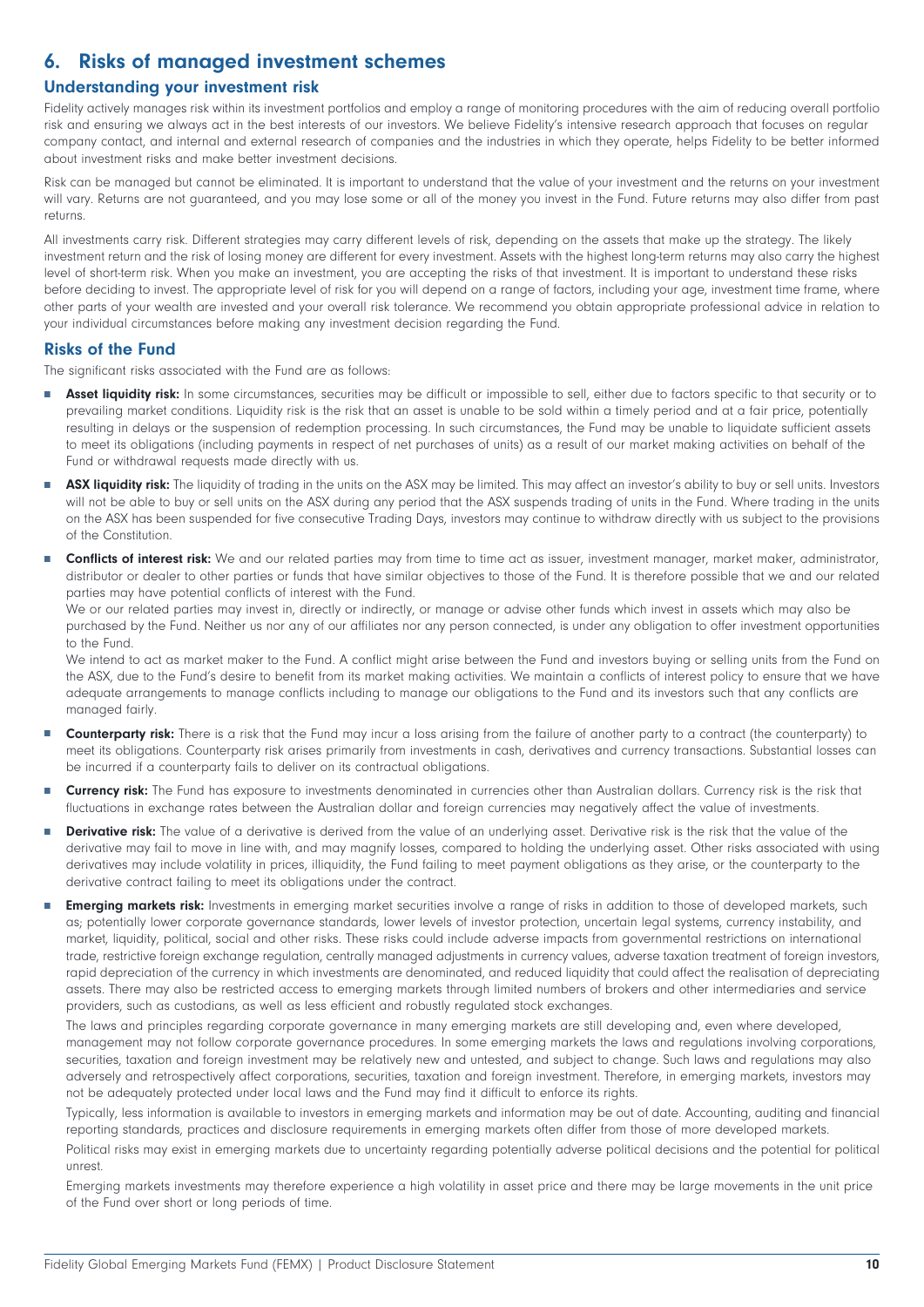- П Fund risk: Refers to the specific risks associated with the Fund, such as changes to the terms of the Constitution, fees and expenses, responsible entity, investment manager or team, and the termination of the Fund. The Fund is governed by the AQUA Rules and is exposed to risks associated with being admitted to the ASX under the AQUA Rules, including the platform or settlements process being delayed or failing. The ASX may suspend or remove the units from quotation.
- $\overline{\phantom{a}}$ **iNAV risk:** The iNAV published for the Fund is indicative only, may incorporate securities for which there are no live prices at the time of calculation, and might not be up to date or accurately reflect the underlying value of the Fund.
- г Legal and regulatory risk: The Fund may be adversely affected by future changes in applicable laws and regulations (or their interpretation), including tax laws.
- **Market making risk:** We have appointed a Market Making Agent to provide market-making services with respect to the Fund. There is a risk that the Fund may suffer a loss as a result of these market making activities, which in turn may adversely affect the unit price or the iNAV of the Fund. Such a loss could be a result of an error in execution of its market making activities or its settlement processing obligations and how units are priced when traded on the ASX.

As many overseas stock markets in which the Fund invests are closed during the Trading Day, it is not possible to hedge the Fund's market making activities. In order to mitigate these risks, the AQUA Rules permit the cessation of market making subject to certain obligations being met, and also allow the spread charged on the buying or selling of units to be increased within accepted parameters. There is no guarantee of liquidity if there is a failure by either us or the Market Making Agent to make a market.

- Ħ **Market risk:** The market price of investments held by the Fund may decline, sometimes quickly or unpredictably, due to factors affecting the market. These factors may include economic, technological, political, legal, regulatory, and environmental impacts.
- П Price of units on the ASX: The price at which the units may trade on the ASX may differ materially from the unit price and the iNAV. There is also a risk that the price at which units trade, may spike at certain times during the day. If you buy or sell units when there is a spike in the price, you will receive the trading price, which may be higher or lower than the unit price.
- **Removal from quotation by the ASX or terminated:** The ASX imposes certain requirements for the continued quotation of securities. There Ħ is a risk that the Fund will not be able to continue to meet the requirements in the future or that the ASX may change the quotation requirements. Further, we may elect, in accordance with the Constitution and Corporations Act, to terminate the Fund for any reason including if units cease to be quoted on the ASX or if the Fund's objectives can no longer be achieved. Information about the AQUA Rules applicable to quotation of units in the Fund on the ASX is set out in section 4 of this PDS.
- ÷ **Specific security risk:** Investments by the Fund made into shares in a company will be subject to many of the risks to which that company is itself exposed. These risks may impact the value of the securities of that company and hence the Fund. These risks include changes in internal operations or management of the company or changes in the business environment in which the company operates.
- **Spread risk:** Trading in the units is subject to variations in the applicable spread charged on the purchase and sale of units. We have the Ħ discretion to increase the spread at which we make a market, subject to our obligations under the AQUA Rules. Trading in the units at a time when spreads have been increased can affect the overall return of your investment.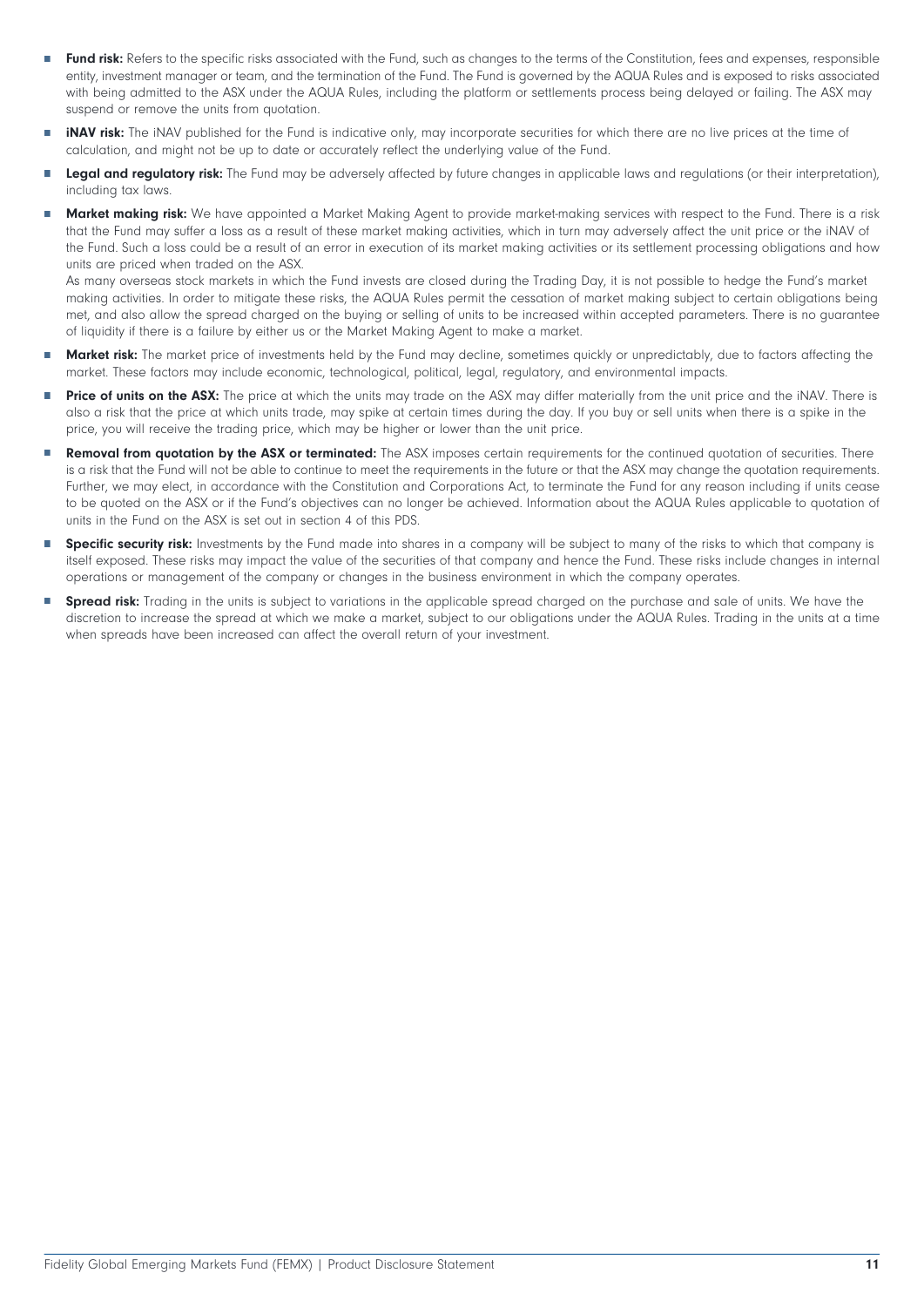# <span id="page-11-0"></span>**7. How we invest your money**

**Before choosing to invest in the Fund, you should consider the likely investment return, the risk and your investment time frame.**

# **Fidelity Global Emerging Markets Fund (Managed Fund)**

#### **Fund description**

The Fund provides investors with the potential for long-term capital growth by investing in a portfolio of listed emerging market shares. The companies invested in have their head office in, are listed in, or exercise a predominant part of their activity in developing markets including countries in Latin America, Asia, Africa, Eastern Europe and the Middle East.

Generally, a minimum of 70% of the portfolio will be invested in securities that are either incorporated in or listed in an emerging market. The remaining maximum limit of 30% will constitute up to 20% in frontier market securities and up to an additional 10% in companies that we deem to have exposure to emerging markets where the company generates at least 50% of revenues, profits or has substantial assets in emerging markets.

Fidelity believes that markets are semi-efficient and share prices don't always reflect inherent value. Through in-house, bottom-up company research, Fidelity aims to uncover the opportunities that it believes offer the greatest scope for outperformance.

Based on this research approach, Fidelity seeks out attractively valued companies it believes are positioned to generate returns through market cycles and have demonstrated a track record of strong corporate governance.

The Fund's exposure to international securities will not be hedged back to Australian dollars. This means that the value of an investment in the Fund can be impacted by both a change in asset value and also movements in exchange rates.

A minimum of 50% of the Fund's assets are invested in securities deemed to maintain sustainable characteristics\*. Sustainable characteristics are defined by reference to a combination of different measurements including ESG ratings provided by external agencies or Fidelity Sustainability **Ratings** 

The following exclusions apply to the Fund:

#### **Norms-based screening**

Will not invest in companies which Fidelity considers have failed to conduct their business in accordance with accepted international norms, including as set out in the **United Nations Global Compact**

#### **Negative screening\*\***

Will not invest in companies

- That manufacture cigarettes and tobacco products, as defined by the **MSCI Global Industry Classification Standard Methodology** r.
- With involvement in the following categories of controversial weapons, the use of which is prohibited by international treaties or conventions:\*\*\* Cluster munitions ш
	- Landmines  $\blacksquare$
	- $\mathbf{u}$ Biological weapons
	- $\mathbf{m}$ Chemical weapons
	- Blinding laser weapons
	- r. Incendiary weapons
	- $\overline{\phantom{a}}$ Non-detectable fragments
- П That have any link to nuclear weapons from countries that are non-signatories of the Treaty on the Non-Proliferation of Nuclear Weapons\*\*\*.

\* Further details on the methodology is provided at fidelity.com.au/sustainable-investing/our-framework and may be updated from time to time. \*\*Negative screening does not include the parent or subsidiaries of companies.

\*\*\* This includes those companies producing delivery platforms whose exclusive use is linked to these weapons.

#### **Benchmark**

MSCI Emerging Markets Index NR

#### **Investment return objective**

To achieve returns in excess of the benchmark over the medium to long term.

#### **The Fund is suitable for**

Investors seeking a global emerging markets investment who have tolerance for a high amount of risk.

#### **Risk level**

#### High

The potential for loss and unit price variability over the short term is high. Refer to section 6 'Risks of the Fund' for more information.

#### **Minimum suggested time frame**

5 years

#### **Asset classes and ranges**

Global securities: 90-100% Cash 0-10%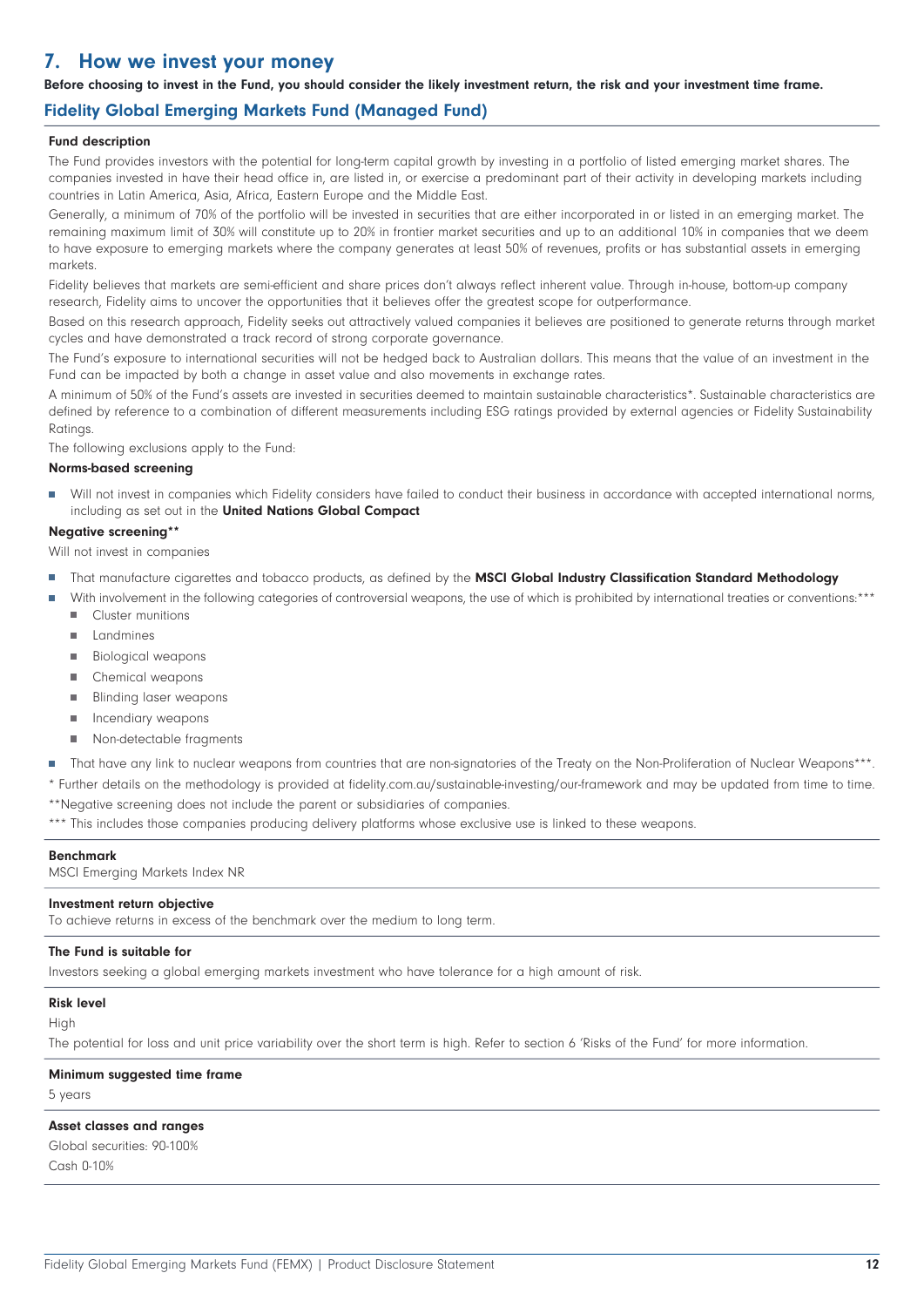#### **Fund performance**

For up-to-date information on the performance of the Fund, visit our website [\(fidelity.com.au\)](https://www.fidelity.com.au).

**Past performance is not a reliable indicator of future performance.**

#### **Labour standards, environmental, social and ethical considerations**

We believe that high standards of corporate responsibility will generally make good business sense and have the potential to protect and enhance investment returns.

Fidelity International is a signatory to the PRI, a voluntary framework for incorporating ESG issues into investment decision-making and ownership practices. The **PRI Principles** are consistent with our approach to corporate social responsibility.

Fidelity's investment process takes into account key ESG issues as well as ethical considerations and labour standards in the selection, retention and realisation of investments in the Fund when, in Fidelity's view, these issues have a material impact on either investment risk or return.

The Fund will use ESG criteria provided by internal research teams, complemented by external ESG score providers, to form an assessment of a security's sustainable characteristics and adheres to the sustainability requirements and principle-based exclusion framework, detailed in the 'Fund description' earlier in this section.

#### **Changes to Fund details**

We may make changes to the Fund's investment return objective, and/or strategy, asset classes or investment ranges from time to time. Investors will be informed of any material changes as required by law.

# **Use of derivatives**

We may make use of derivatives, such as index futures contracts. A derivative is a security with a price or value dependent upon, or derived from, an underlying instrument (such as shares, indices, interest rates, fixed income securities, commodities, currencies, etc).

A derivative contract is a contract between two or more parties with a value determined by fluctuations in the underlying asset. Generally, exchange traded derivatives will be used for cash flow management purposes. Any derivative exposure must be fully covered by cash or assets sufficient to meet any obligation that could arise. If derivatives are used, they will comprise a small portion of the Fund's assets and generally not exceed 10% of the NAV of the Fund.

# **Borrowing by the Fund**

Although the Fund's Constitution allows us to borrow or raise money, it is not our intention for the Fund to enter into any long-term borrowing. Short-term borrowing may occur in the ongoing management of the Fund, including to meet day-to-day liquidity requirements.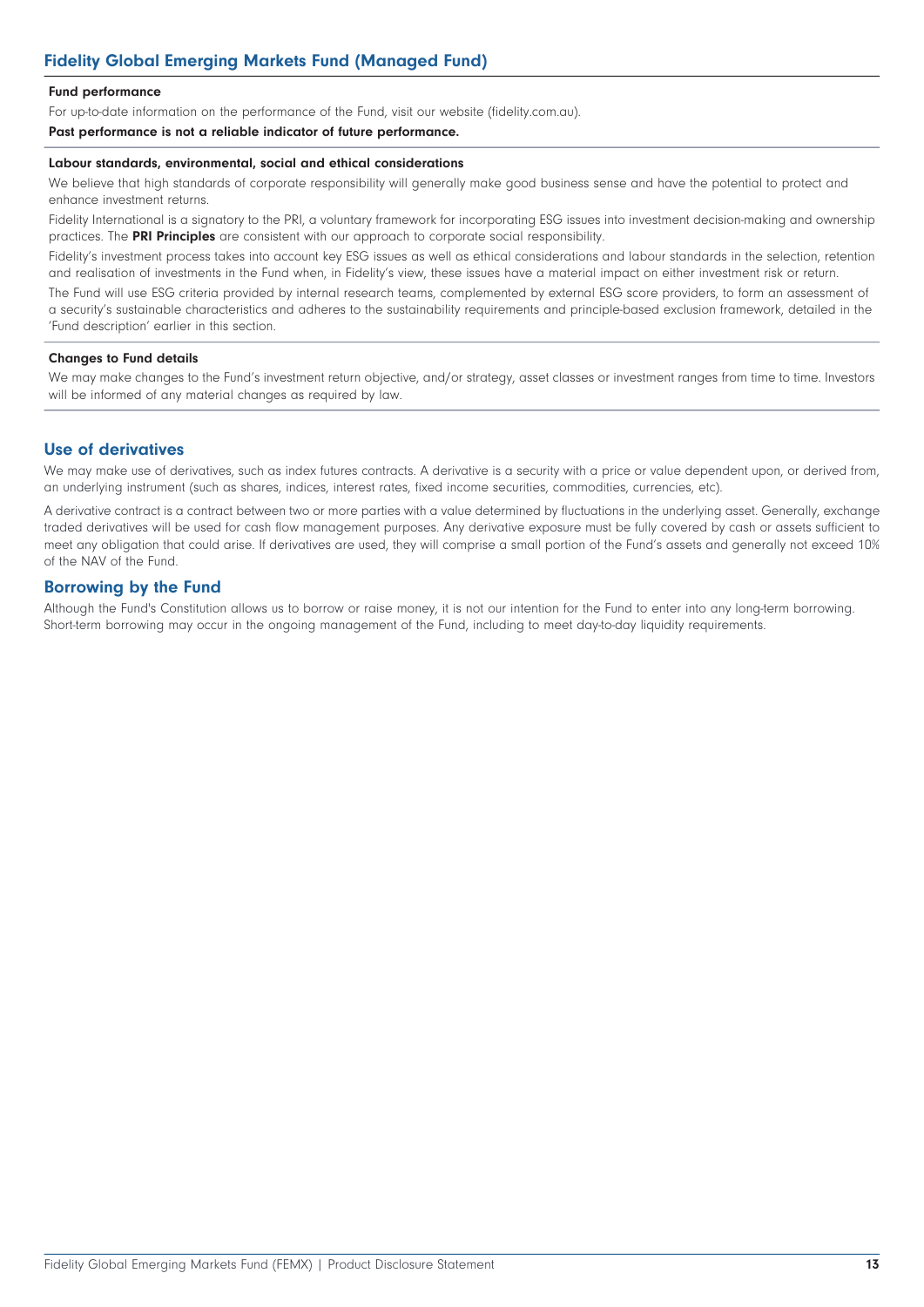# <span id="page-13-0"></span>**8. Fees and other costs**

# **Did you know?**

Small differences in both investment performance and fees and costs can have a substantial impact on your long- term returns.

For example, total annual fees and costs of 2% of your account balance rather than 1% could reduce your final return by up to 20% over a 30-year period (for example, reduce it from \$100,000 to \$80,000).

You should consider whether features such as superior investment performance or the provision of better member services justify higher fees and costs.

You may be able to negotiate to pay lower fees. Ask the Fund or your financial adviser.

# **To find out more**

If you would like to find out more or see the impact of the fees based on your own circumstances, the Australian Securities and Investment Commission (ASIC) Moneysmart website ([www.moneysmart.gov.au](http://www.moneysmart.gov.au)) has a managed funds fee calculator to help you check out different fee options.

### **Fees and other costs**

This section shows the fees and other costs you may be charged. These fees and costs may be deducted from your money, from the returns on your investment or from the assets of the Fund as a whole.

Unless otherwise stated, the fees and costs in this section are shown inclusive of GST and net of reduced input tax credits. Information about how the Fund is taxed is set out in section 9 of this PDS.

You should read all the information about fees and costs because it is important to understand their impact on your investment.

ASIC provides a calculator, available at moneysmart.gov.au, which can be used to calculate the effect of fees and costs on account balances.

We have elected to apply the fees and costs disclosure requirements in ASIC Corporations (Disclosure of Fees and Costs) Instrument 2019/1070 to this PDS.

### **Fees and costs summary**

| Type of fee or cost                                                                                                             | Amount                                                                                                                                                                                                                         | How and when paid                                                                                                                                                                                                                                                                                                                                       |
|---------------------------------------------------------------------------------------------------------------------------------|--------------------------------------------------------------------------------------------------------------------------------------------------------------------------------------------------------------------------------|---------------------------------------------------------------------------------------------------------------------------------------------------------------------------------------------------------------------------------------------------------------------------------------------------------------------------------------------------------|
| <b>Ongoing annual fees and costs</b>                                                                                            |                                                                                                                                                                                                                                |                                                                                                                                                                                                                                                                                                                                                         |
| <b>Management fees and costs</b><br>The fees and costs for managing your<br>investment                                          | Estimated to be 0.99%p.a. of the NAV of<br>the Fund, comprised of:<br>A management fee of 0.99% p.a. of the<br>NAV of the Fund (Management Fee)<br>Estimated indirect costs of 0% of the<br>П<br>NAV of the Fund <sup>a.</sup> | The Management Fee:<br>Accrues daily and is reflected in the Fund's unit price<br>ш<br>П<br>Is paid to us monthly from the assets of the Fund<br>If you are a wholesale investor, the amount of this fee<br>may be negotiated <sup>b</sup> .<br>The indirect costs are generally deducted from the assets<br>of the Fund as and when they are incurred. |
| <b>Performance fees</b><br>Amount deducted from your investment in<br>relation to the performance of the Fund                   | Nil                                                                                                                                                                                                                            | Not applicable                                                                                                                                                                                                                                                                                                                                          |
| <b>Transaction costs</b><br>The costs incurred by the Fund when buying<br>or selling assets                                     | 0.18% p.a. of the NAV of the Fund <sup>c.</sup> .                                                                                                                                                                              | These costs are paid from the assets of the Fund as and<br>when they are incurred. They are reflected in the Fund's<br>unit price.                                                                                                                                                                                                                      |
|                                                                                                                                 | Member activity related fees and costs (fees for services or when your money moves in or out of the Fund)                                                                                                                      |                                                                                                                                                                                                                                                                                                                                                         |
| <b>Establishment fee</b><br>The fee to open your investment                                                                     | Nil                                                                                                                                                                                                                            | Not applicable                                                                                                                                                                                                                                                                                                                                          |
| <b>Contribution fee</b><br>The fee on each amount contributed to<br>your investment                                             | Nil                                                                                                                                                                                                                            | Not applicable                                                                                                                                                                                                                                                                                                                                          |
| <b>Buy-sell spread</b><br>An amount deducted from your investment<br>representing costs incurred in transactions<br>by the Fund | Estimated to be 0.30% of the withdrawal<br>amount when selling units off-market <sup>d.,e.</sup>                                                                                                                               | These are costs you incur in the very limited circumstances<br>in which you can withdraw off-market <sup>d</sup> . The sell spread<br>is deducted from the withdrawal amount paid to investors<br>and effectively reduces the amount you receive when you<br>withdraw units from the Fund off-market.                                                   |
| <b>Withdrawal fee</b><br>The fee on each amount you take out of<br>your investment                                              | Nil                                                                                                                                                                                                                            | Not applicable                                                                                                                                                                                                                                                                                                                                          |
| <b>Exit fee</b><br>The fee to close your investment                                                                             | Nil                                                                                                                                                                                                                            | Not applicable                                                                                                                                                                                                                                                                                                                                          |
| <b>Switching Fee</b><br>The fee for changing investment options                                                                 | Nil                                                                                                                                                                                                                            | Not applicable                                                                                                                                                                                                                                                                                                                                          |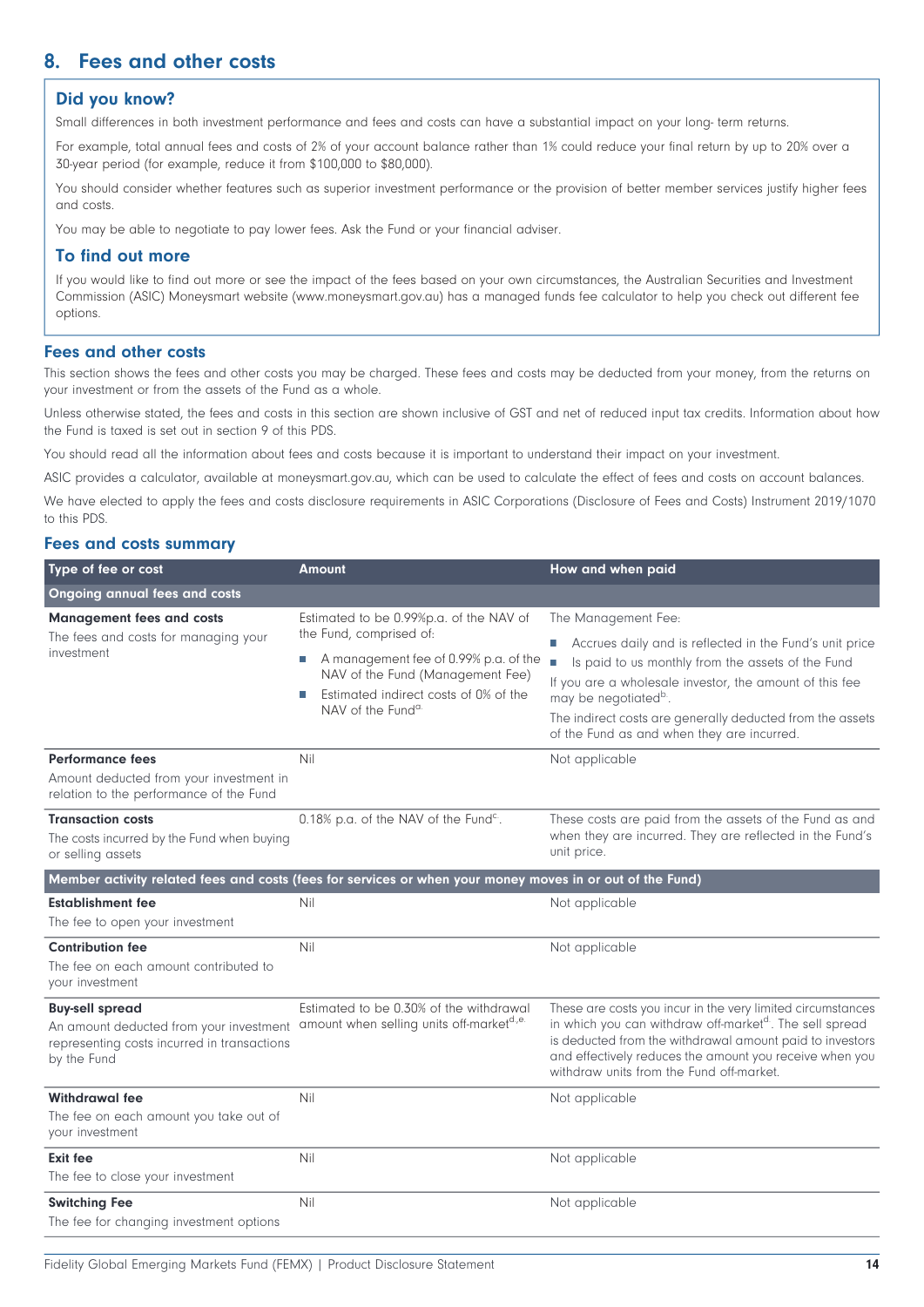- The estimated indirect costs are based on the indirect costs incurred for the financial year ending 30 June 2021 and may include reasonable estimates where we were unable to determine the exact amount.
- b. Refer to 'Negotiable fees' in 'Additional explanation of fees and costs' later in this section of the PDS for more information.
- c. The transaction costs are based on the actual amount incurred for the financial year ending 30 June 2021 and are shown net of any amount recovered by the buy/sell spread.
- d. The estimated sell spread applies in the limited circumstances in which investors can withdraw off-market, refer to section 3 'Off-market withdrawals' and 'Sell spreads' in the 'Additional explanation of fees and costs' later in this section of the PDS for more information.
- As at the date of preparation of this PDS, no units in the Fund have been sold off-market, and a sell spread has not been charged. The sell spread is subject to change. We do not accept off-market applications for units in the Fund. Investors buying units via the ASX may be subject to a bid/offer spread, refer to 'Bid and offer spreads' in the 'Additional explanation of fees and costs' later in this section of the PDS for more information.

Additional fees may apply. The fees and costs of the Fund can change, including those set out in the table on the previous page. For more detailed information on fees and costs refer to 'Additional explanation of fees and costs' later in this section of the PDS.

# **Example of annual fees and costs for the Fund**

This table gives an example of how the ongoing annual fees and costs for the Fund can affect your investment over a one-year period. You should use the information in the table to compare this product with other products offered by managed investment schemes.

| <b>Example</b>                                   |                                                                                                                                                                                                                                       | Balance of \$50,000 with a contribution of \$5,000 during the year <sup>a.</sup>                                                    |
|--------------------------------------------------|---------------------------------------------------------------------------------------------------------------------------------------------------------------------------------------------------------------------------------------|-------------------------------------------------------------------------------------------------------------------------------------|
| <b>Contribution fees</b>                         | Nil                                                                                                                                                                                                                                   | For every additional \$5,000 you put in you will be charged \$0                                                                     |
| <b>Plus</b> Management fees and costs 0.99% p.a. |                                                                                                                                                                                                                                       | <b>And</b> , for every \$50,000 you have in the Fund, you will be charged or have<br>deducted from your investment \$495 each year. |
| <b>Plus</b> Performance fees                     | Nil                                                                                                                                                                                                                                   | And, you will be charged or have deducted from your investment \$0 in<br>performance fees each year.                                |
| <b>Plus</b> Transaction costs                    | $0.18%$ p.a.                                                                                                                                                                                                                          | And, you will be charged or have deducted from your investment \$90 in<br>transaction costs.                                        |
| <b>Equals</b> cost of the Fund                   | If you had an investment of \$50,000 at the beginning of the year and you put in an additional \$5,000 during<br>that year, you would be charged fees and costs of \$585.<br>What it costs you will depend on the fees you negotiate. |                                                                                                                                     |

The example above assumes the \$5,000 contribution was made on the last day of the year and the value of the investment is constant. This calculation is therefore calculated using the \$50,000 balance only.

#### **Fees and other cost increases**

We have the right to increase the fees without your consent (up to the maximum allowed under the Fund's Constitution). Any increase in the fees of the Fund will be announced to the ASX via the Market Announcements Platform at least 30 days before it occurs, or any longer notice period specified in the Constitution. The Constitution provides that the maximum Management Fee that can be charged by us is equivalent to 3% p.a. (ex GST) of the NAV of the Fund.

# **Additional explanation of fees and costs**

#### **Management Fee**

A Management Fee is a fee charged directly by us for acting as Responsible Entity and manager of the operations and assets of the Fund. It includes the fee payable to FIMAL for managing and investing the assets of the Fund.

We pay most of the costs of running and administering the Fund (such as unit registry, fund accounting, audit costs etc) out of the management fees of the Fund, however we reserve the right to be re-imbursed for any expenses and liabilities we incur in the proper performance of our duties in relation to the Fund.

#### **Indirect costs**

The estimated indirect costs of the Fund are costs (excluding the Management Fee, transaction and buy/sell costs) incurred in managing the Fund's assets which we know, or reasonably estimate, have or will reduce the return on the Fund. Indirect costs include embedded costs within derivatives that we may use to gain exposure to the Fund's assets. These costs are generally deducted from the Fund's assets when incurred and are reflected in the unit price of the Fund. They are an additional cost to you and are not directly charged or retained by us for acting as the responsible entity of the Fund. The indirect costs may vary from year to year, reflecting the actual costs incurred.

#### **Transaction costs**

Transaction costs are incurred when assets are bought and sold by the Fund, and include brokerage, clearing, and settlement costs, incurred by the Fund. These costs are generally deducted from the Fund's assets when incurred and are reflected in the unit price of the Fund. They are an additional cost to you and are not directly charged or retained by us for acting as the responsible entity of the Fund.

For the financial year ending 30 June 2021 net transaction costs of 0.18% were incurred by the Fund. This is calculated as the total transaction costs of 0.18% p.a. minus the buy/sell spread recovery of 0%. Please note, historical transaction costs may not provide an accurate indicator of the actual transaction costs you may incur in the future.

#### **Sell spread**

In the limited circumstances in which it is possible for investors to withdraw off-market, (see section 3 'Off-market withdrawals' for more information), investors may be subject to a sell spread on withdrawal which will be deducted from the withdrawal amount paid to you. The sell spread is an additional cost to you when you sell your units off-market and is not a fee charged by us, it is retained in the assets of the Fund.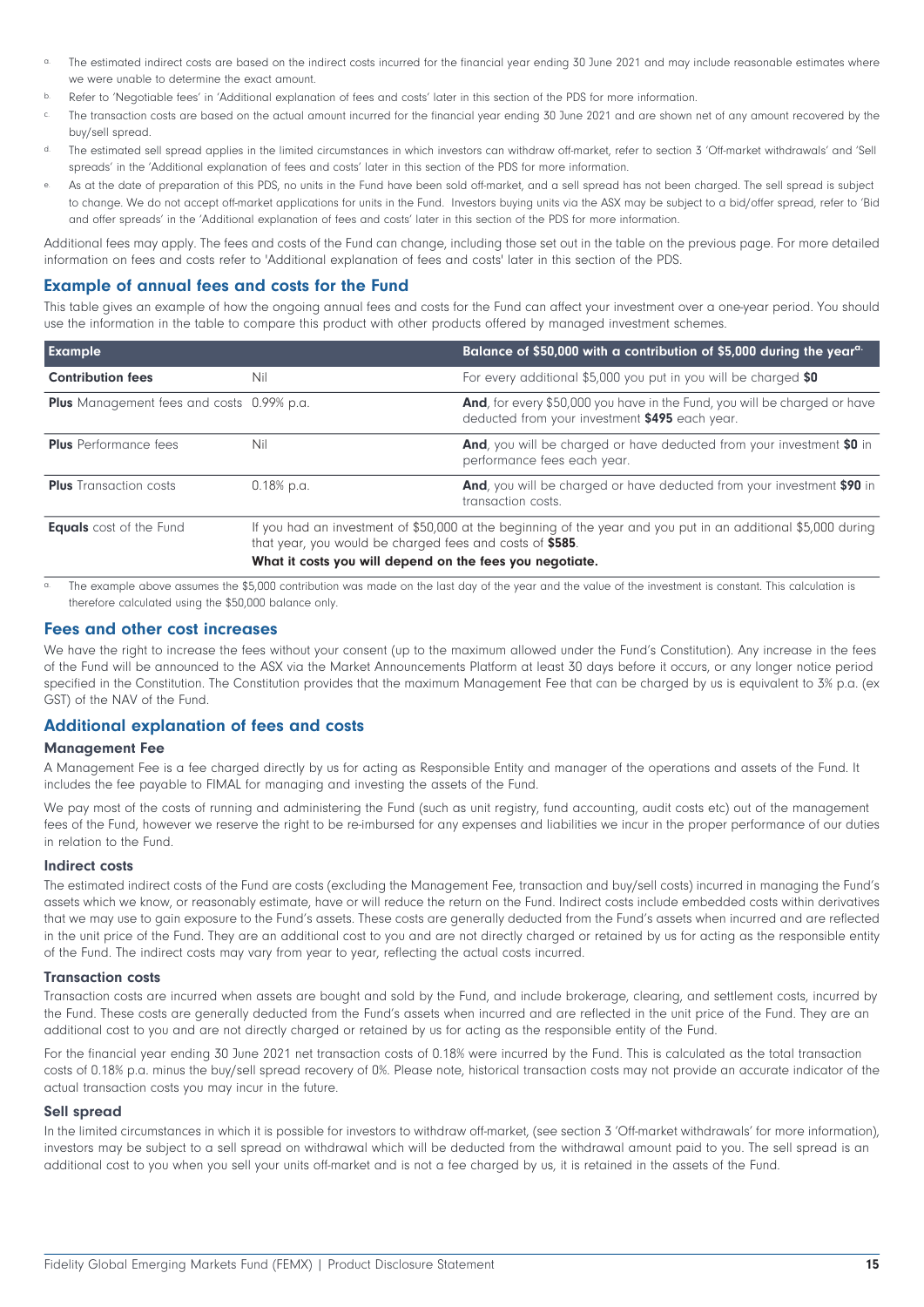#### **Bid and offer spreads**

Investors buying and selling units on the ASX may incur a bid/offer spread, which may result in the price at which they transact being different from the prevailing iNAV. The prices on the ASX are determined in the secondary market by market participants who set their own prices at which they wish to buy or sell units in the Fund. Where we provide liquidity on the ASX, the price at which we buy or sell units may also reflect market conditions during the Trading Day. As such, the bid/offer spread may represent a cost, or possible benefit, of an investment in the Fund.

#### **Broker fees**

Investors will incur customary brokerage fees and commissions when buying and selling units on the ASX. Investors should consult their broker for more information in relation to their fees and charges.

#### **Market Making Agent costs**

We have appointed a Market Making Agent as our agent to execute our market making activities to provide liquidity in the units on the ASX and to facilitate settlement. The agent will earn a fee as a result of these activities. This fee is applicable to the value of the net units purchased and sold by the agent on behalf of the Fund. In addition, a separate fixed market making fee for the Fund will be paid to the Market Making Agent by us and will not be recovered from the Fund.

#### **Negotiable fees**

Investors who are 'wholesale clients' as defined in the Corporations Act, may be able to negotiate different management fee arrangements to those described, having regard to factors such as the amount of their investment. Further information can be obtained by contacting us on 1800 044 922.

#### **Goods and Services Tax (GST)**

Unless otherwise noted, all fees and management costs specified in this PDS are inclusive of GST, net of any available input tax credits. However, if expenses are recovered from the Fund and we are required to pay irrecoverable GST in respect of the expense, we may recover an amount equal to the GST from the assets of the Fund. Refer to section 9 'How managed investment schemes are taxed' for more information.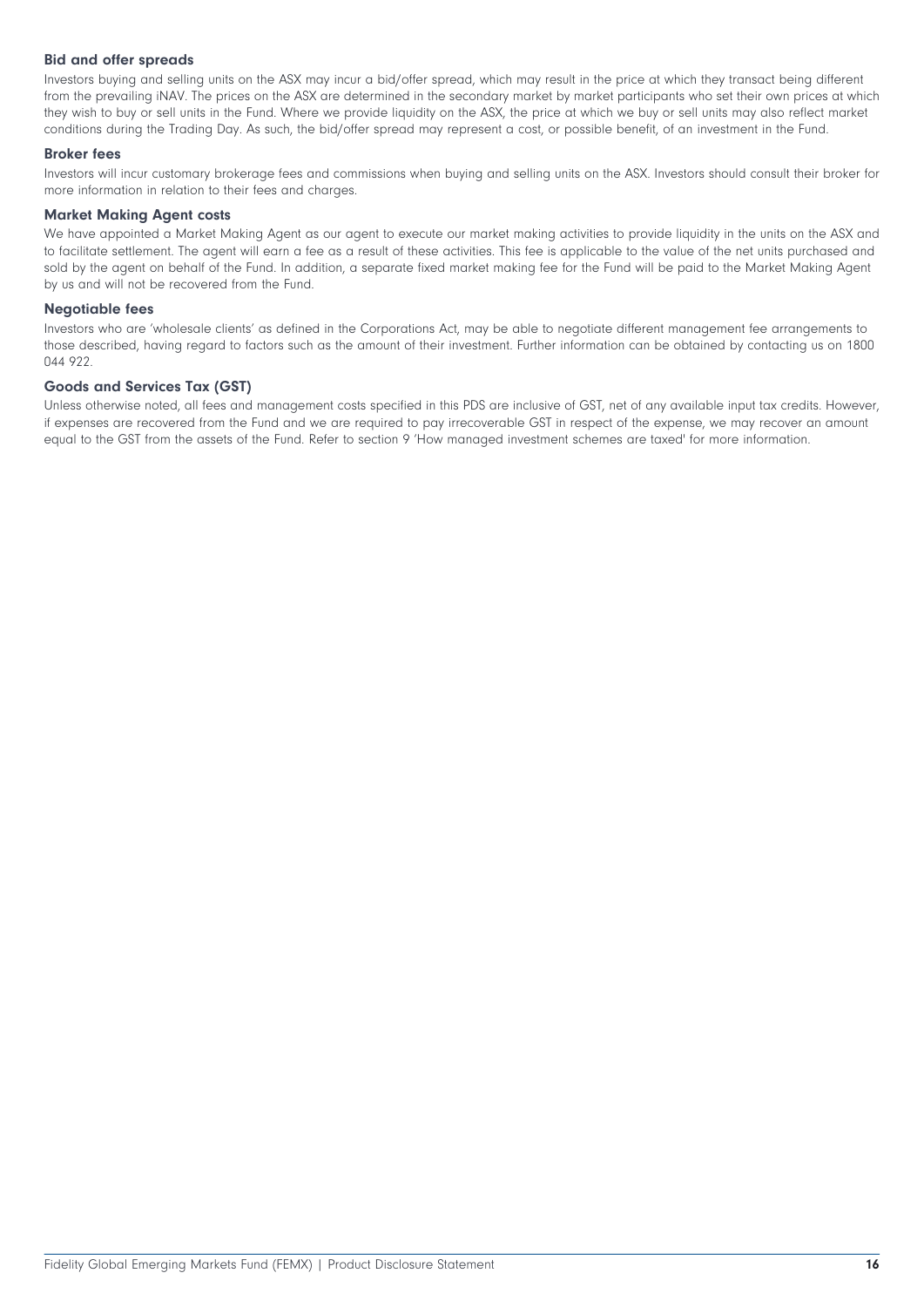# <span id="page-16-0"></span>**9. How managed investment schemes are taxed**

This tax information is intended to be a brief guide only and should not be relied upon as a complete statement of the Australian income tax laws. It is intended primarily for Australian investors holding their units on capital account.

Discussion of Australian tax law is current as at the date of completion of this document. As Australian tax law is complex and may change and as the tax treatment applicable to particular investors may differ, investors should satisfy themselves of possible consequences by consulting their own tax advisers.

### **Tax position of the Fund**

#### **Income tax**

The Fund has made an election to be treated as an Attribution Managed Investment Trust (AMIT) and it will be treated as 'flow through' for income tax purposes, where for each year of income, the investors of a Fund are taxed on the taxable income of that Fund and not FREAL.

If a Fund incurs a tax loss for an income year, the Fund cannot pass that loss to investors. Instead, the Fund may carry the loss forward to offset taxable income of subsequent income years, subject to the Fund meeting certain conditions.

#### **Capital gains**

The Fund has made an irrevocable election to treat eligible assets (such as company shares and units in unit trusts) on capital account and therefore realised gains on certain assets may be eligible for the capital gains discount concession.

#### **Tax position of Australian investors**

#### **Distributions**

As an AMIT, investors should not be taxed on the cash distributions they receive from the Fund but on the amount of income and capital gains of the Fund which has been attributed to them on a fair and reasonable basis. The tax character of income (e.g. dividends, capital gains - discounted or otherwise) will flow through the Fund to the investor.

Investors may also be attributed franking credits attached to dividend income and foreign income tax offsets (FITOs) for tax paid on foreign income. Investors should seek their own tax advice on the additional criteria which has to be met in order to claim these credits and offsets.

If investors receive distributions of cash in excess of taxable components attributed to them, they may be required to reduce the cost base of their units. Should the cost base of an investor's units be reduced below zero, the amounts in excess of the investor's cost base is a capital gain that should be included in the investor's calculation of their net capital gain or loss for the income year.

Conversely, if investors are attributed taxable amounts from a distribution which they have not received in cash, investors may be able to increase the cost base of their units in the Fund.

The Fund may attribute capital gains or income, arising on the sale of securities to meet a significant redemption, on a fair and reasonable basis to the redeeming investor, as permitted by the AMIT regime.

Investors will be provided with an AMIT Member Annual Statement, (AMMA) each year setting out the amounts to which they have been attributed and any adjustments to be made to the cost base of their units.

#### **Disposal of units**

Investors may realise a taxable capital gain or capital loss if they redeem their units from the Fund or otherwise dispose of their units in the Fund. Resident individuals, trust or complying superannuation entities that have held units for at least 12 months prior to the disposal or redemption of those units, may be entitled to discounted capital gains treatment. The capital gains discount is 50% for a resident individual or trust, and 33<sup>1/3rd</sup>% for an investor that is a complying superannuation entity.

Capital losses may only be offset against capital gains that the investor makes in the same income year and any excess capital losses may be offset against capital gains derived in subsequent income years, subject to certain loss integrity rules. Further capital losses must be offset against the nominal capital gain before applying the discount concession. In calculating the capital gain or loss on the disposal of units, cost base adjustments may be required.

#### **AMIT status of the Fund**

If the Fund ceases to qualify as a Managed Investment Trust (MIT) and thereby as an AMIT for an income year, the tax position of the Fund and its' investors may change for that year. Flow through tax treatment remains, but the MIT and AMIT tax concessions will not apply. For example, investors will not receive the benefit of the capital gains discount concession on distributions of realised gains for that year.

Investors should check the Fund's AMIT status available at [www.fidelity.com.au/funds/amit](https://www.fidelity.com.au/funds/amit/), before deciding to invest or continue to hold units in the Fund.

#### **Tax position of non-resident investors**

For non-resident investors, deductions of Australian tax will be made from distributions (or attributions) from certain Australian-sourced income and capital gains. The amounts withheld will depend on the type of income and the country of residence of the investor.

We recommend that non-resident and temporary resident investors consult their tax adviser before investing so that they can take into account their particular circumstances, the provisions of any relevant Double Taxation Agreement and /or Exchange of Information Agreement between Australia and their country of residence.

#### **Providing a Tax File Number (TFN) or Australian Business Number (ABN)**

The law strictly regulates how we may use TFNs and ABNs. Investors may choose to quote their TFN or ABN (if applicable) or claim an exemption in relation to their investment in the Fund. If the investor chooses not to quote a TFN or ABN or claim an exemption, we must deduct tax at the highest personal tax rate (plus Medicare Levy) before passing on each distribution to the investor. The investor may be able to claim a credit in the investor's tax return for any TFN/ABN tax withheld.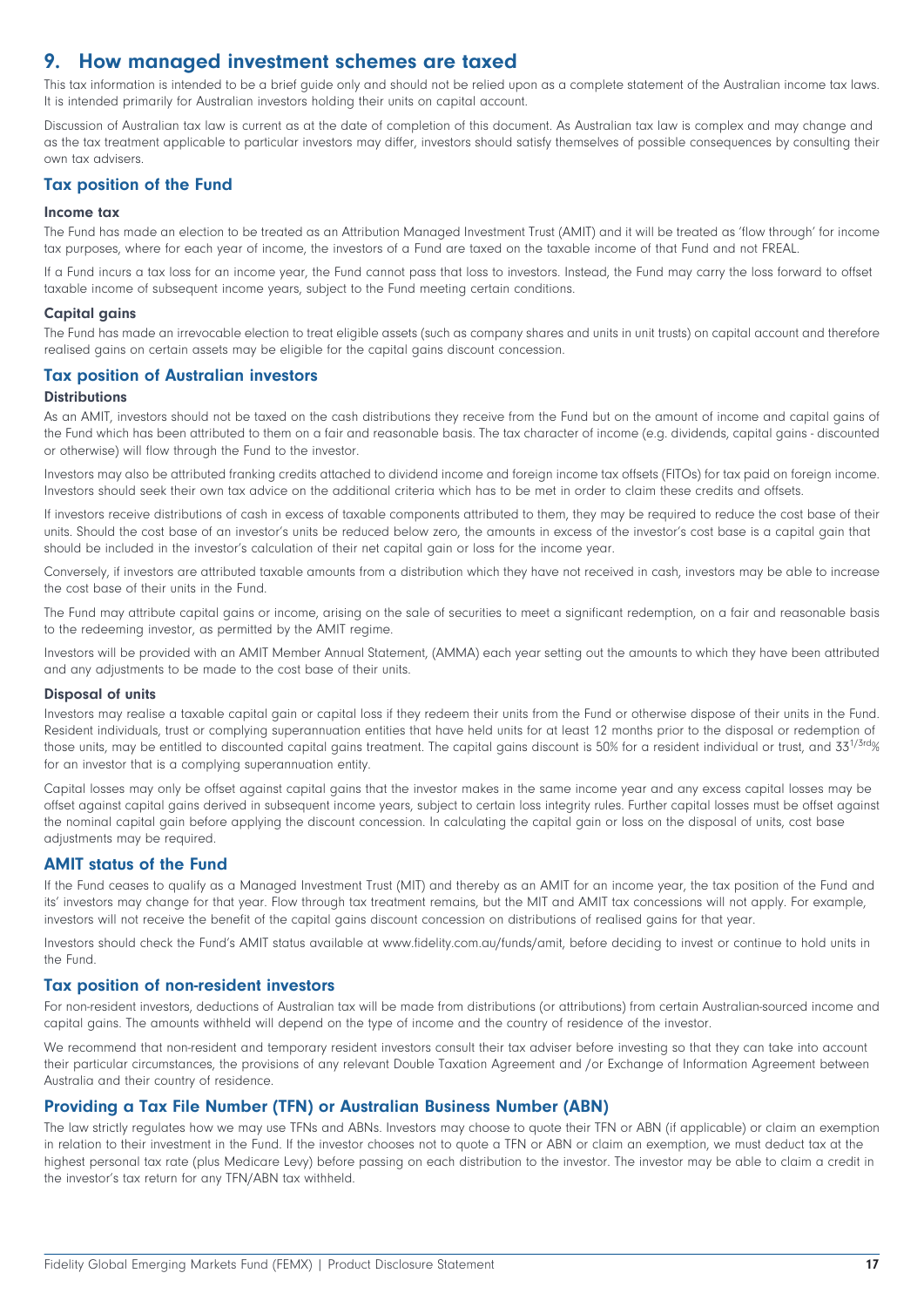# **Goods and Services Tax (GST)**

The Fund is registered for GST. The majority of goods and services that the Fund will acquire for its operations will be subject to GST including our fees. In certain circumstances, the Fund may be entitled to reduced inputs tax credits, which effectively reduces the GST cost to the Fund. No GST will apply on amounts received by the Fund for the issue of units, sale proceeds of the securities, or investment income and gains or buy/sell spreads applied.

# **Foreign Account Tax Compliance Act (FATCA) and Common Reporting Standard**

Australian legislation relating to the automatic exchange of financial information between jurisdictions gives effect to the OECD Common Reporting Standard for Automatic Exchange of Financial Account Information (CRS) and FATCA. These regimes cover the collection and reporting of tax residency information and other data to participating tax authorities. Accordingly, we may request that you provide certain information in order for the Funds to comply with the CRS and FATCA obligations. FREAL and the Funds are foreign Financial Institutions for these purposes.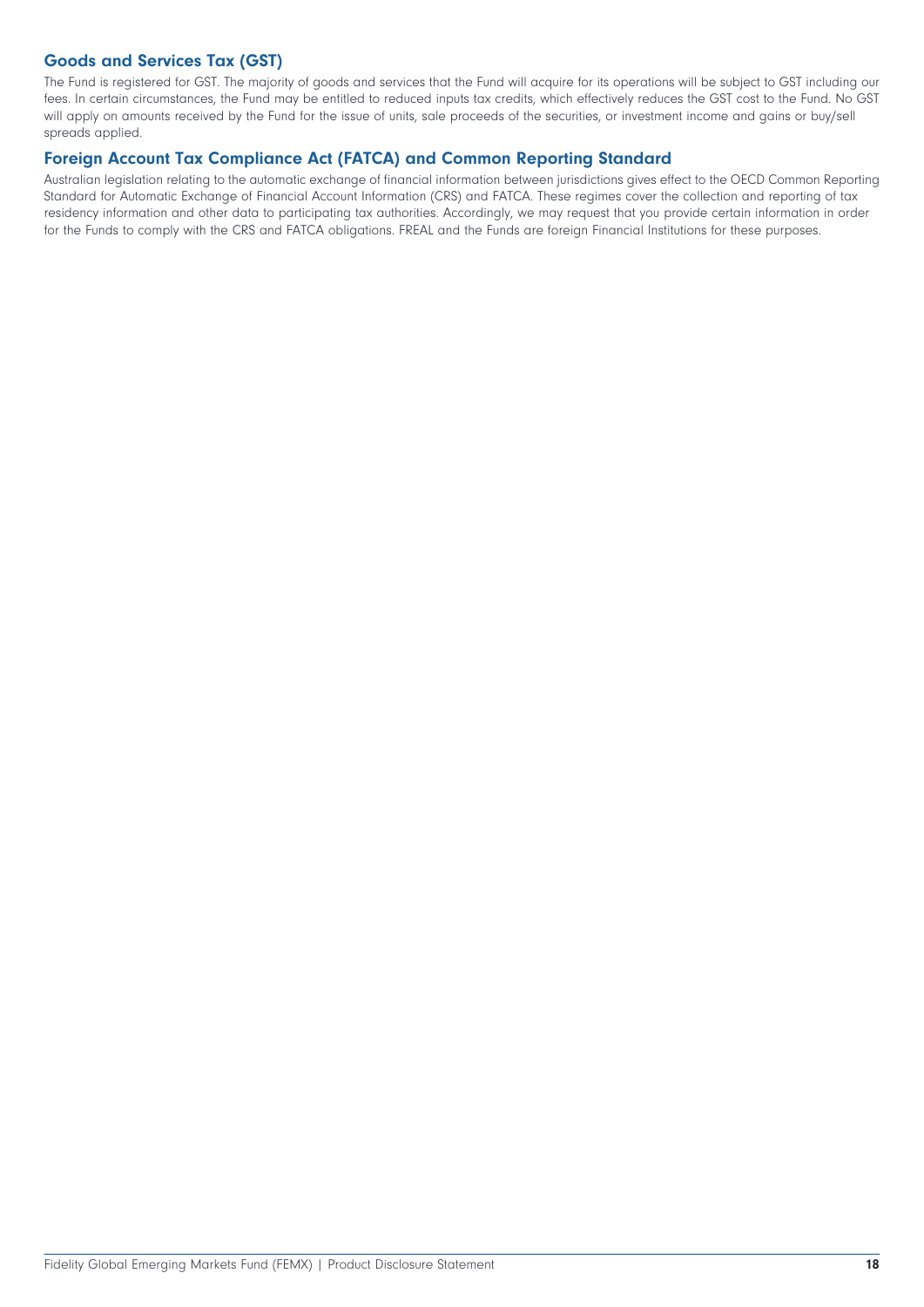# <span id="page-18-0"></span>**10. Additional information**

# **Keeping you informed**

We will keep you up to date regarding your investment, you will receive the following information:

- ÷ A periodic statement detailing the transactions (including distributions) during the period and the balance of your investment
- A distribution statement (if and when distributions are paid) Ė
- $\blacksquare$ An annual AMMA statement containing a summary of your distributions for the financial year to assist you in completing your tax return

You may also visit our website (fidelity.com.au), for up-to-date information on the Fund such as performance, monthly updates (detailing Fund top holdings and exposures) and distribution history. Investors are encouraged to check the website regularly for such information.

A target market determination (TMD) has been prepared for the Fund and is available on our website,

fidelity.com.au/funds/target-market-determination. A TMD is a document which describes the class of investors for which the Fund is likely to be appropriate based on their needs, objectives and financial situation (target market), when and how the target market may be reviewed, and any conditions around how the Fund can be distributed to investors.

### **Continuous disclosure**

As a disclosing entity, the Fund is subject to certain reporting and disclosure obligations under the Corporations Act. We will meet our continuous disclosure obligations by publishing material information on our website, in accordance with the requirements of the law. Copies of the documents lodged with ASIC in relation to the Fund may be obtained from, or inspected at, an ASIC office. The following information can be obtained by visiting our website or by contacting us on 1800 044 922:

- $\overline{\phantom{a}}$ The latest annual and any half-yearly financial report for the Fund lodged with ASIC
- Copies of announcements made to ASX via the ASX's Market Announcements Platform П
- $\mathbf{r}$ Information about distributions as soon as possible after they are declared
- Ė Information about redemptions from the Fund
- $\overline{\phantom{a}}$ The daily NAV for the Fund
- $\mathbf{r}$ The iNAV for the Fund throughout the ASX trading day
- n Monthly portfolio information for the Fund on a one-month lag basis
- $\blacksquare$ The latest PDS for the Fund

### **ASX conditions of admission**

As part of the Fund's conditions of admission to the ASX, the ASX has imposed certain conditions on us. We will abide by the conditions required by the ASX under the AQUA Rules.

#### **Fund's Constitution**

The operation of the Fund is governed under the law and the Constitution of the Fund which addresses matters such as the unit price, withdrawals, the issue and transfer of units, investor meetings, investors' rights, our powers to invest, borrow and generally manage the Fund, our fee entitlement, and our right to be indemnified from the Fund's assets.

We may alter the Constitution if we reasonably consider the amendments will not adversely affect investors' rights. Otherwise, we must obtain investors' approval at a meeting of investors. We may retire or be required to retire as Responsible Entity (if investors vote for our removal). No units may be issued after the 80th anniversary of the establishment of the Fund.

We may exercise our right to terminate the Fund earlier. Investors' rights to requisition, to attend and vote at meetings are mainly contained in the Corporations Act. Investors can inspect a copy of the Constitution at our head office or we can provide a copy free of charge.

# **Compliance plan**

In accordance with the Corporations Act, a compliance plan has been prepared for the Fund and lodged with ASIC. The compliance plan, among other things, sets out the measures that we will apply to ensure that the Fund is operated in accordance with the Constitution and the Corporations Act. The compliance plan will be audited at least once a year by an external auditor who will report on their findings to us. A compliance committee, with a majority of external members, has been established for the purpose of monitoring our adherence to the Fund's compliance plan.

#### **Cross trades**

Fidelity may enter into trades for the Fund with the accounts of other clients managed by us or accounts owned by us or any of our related parties over which we can exercise control and influence (Cross trades). Such Cross trades will only be undertaken in accordance with requirements of the relevant authorities.

### **Responsible Entity indemnity**

We are entitled under the Fund's Constitution to be indemnified out of the assets of the Fund for any liability incurred by us in the proper performance of our duties in relation to the Fund. This indemnity is in addition to the Management Fee paid to us and may include amounts payable to the investment manager for the management of the Fund, the cost of holding a unit holder meeting, costs associated with legal proceedings, and borrowing costs.

#### **Retirement and removal of us as the Responsible Entity**

We may be removed as Responsible Entity of the Fund in the circumstances set out in the Constitution and the Corporations Act, including where investors call a meeting and pass an extraordinary resolution to remove us as the responsible entity and select a new responsible entity. We may also seek to retire in accordance with the procedures set out in the Corporations Act which includes calling a meeting of investors and explaining the reasons for wanting to retire.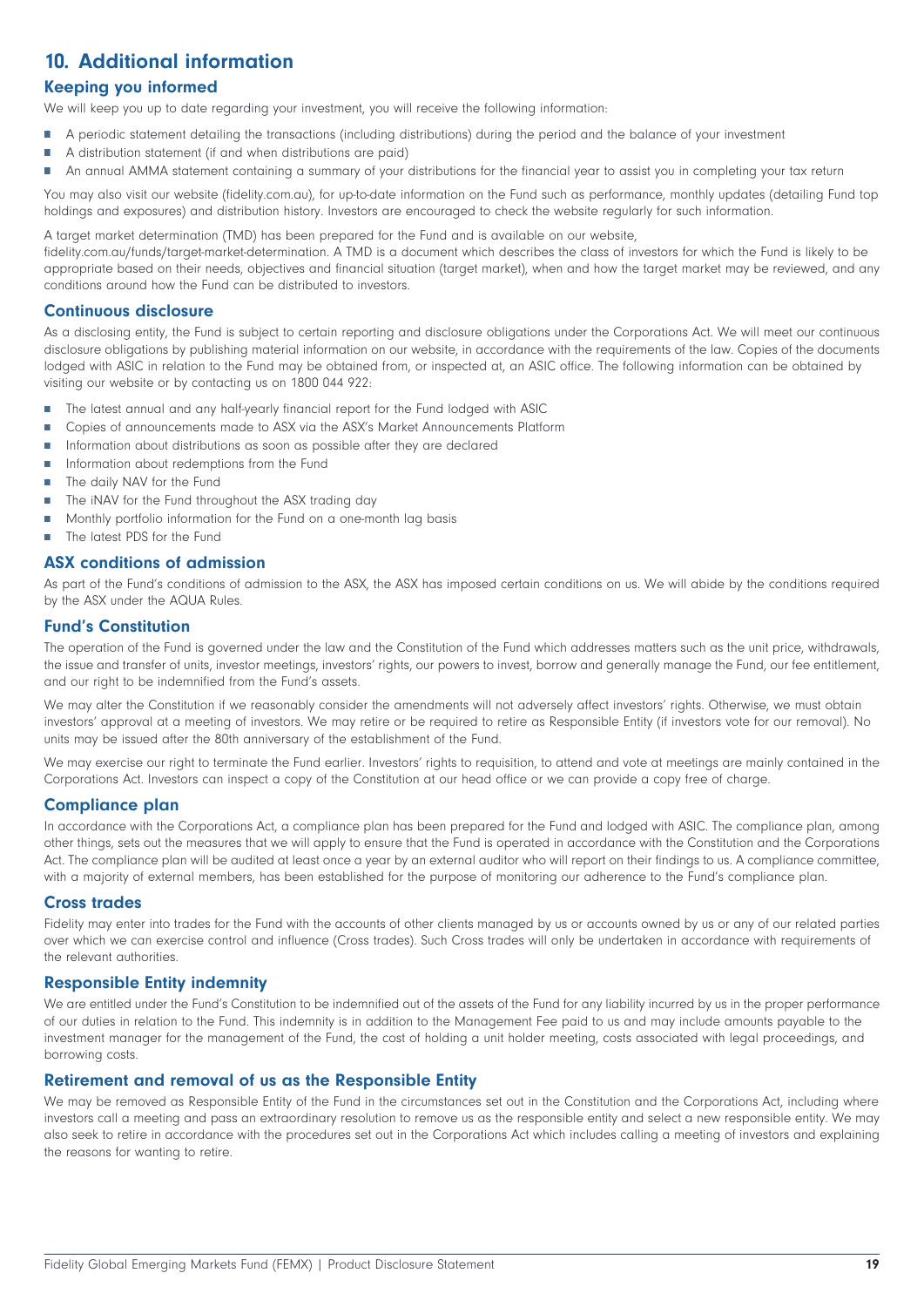# **Termination of the Fund**

We may terminate the Fund by giving notice to investors in accordance with the terms of the Constitution, or, in the circumstances provided in the Corporations Act, including pursuant to an extraordinary resolution passed by investors directing us to wind up the Fund.

Where the Fund is terminated, the Fund must be wound up in accordance with the procedure set out in the Constitution. Generally, we will distribute the net proceeds of assets sold during the winding up process to investors in proportion to the number of units held in the Fund.

### **ASIC relief**

ASIC Class Order 13/721 exempts us from the ongoing disclosure requirements in section 1017B of the Corporations Act on the condition that we comply with section 675 of the Act as if the Fund was an unlisted disclosing entity.

We will comply with the continuous disclosure requirements of the Act as if the Fund was an unlisted disclosing entity.

ASIC Class Order 13/1200 exempts us from certain periodic statement requirements. In particular, we are not required (and do not propose) to include in periodic statements details of the price at which an investor transacts in units on the ASX, or information on the return on an investment for units bought on the ASX (for the year in which the units are acquired), if we are not able to calculate this and the periodic statement explains why the information was not included and how it can be obtained.

#### **Unit pricing discretions**

Under:

- m. ASIC Corporations (Managed investment product consideration) Instrument 2015/847
- ASIC Class Order [CO 13/655] and associated ASIC Class Order [CO 13/657] Ħ

we are required to prepare certain documents, including those that describe how any discretions are exercised when calculating unit prices. Our Unit Pricing Discretions Policy provides further information about how we exercise discretions in the calculation of the unit price for the Fund and can be found on our website.

### **Related parties and service providers**

We may from time to time use the services of related parties and pay commercial rates for these services. We may also enter into financial or other transactions with related parties in relation to the assets of a Fund (including, but not limited to, broking, investment management and administration), such arrangements will be based on arm's length commercial terms.

In the course of managing a Fund we may come across conflicts in relation to our duties to the Fund, related funds and our own interests. We have internal policies and procedures in place to manage all conflicts of interest appropriately. In addition to complying with these policies and procedures, all conflicts will be resolved in a fair and reasonable manner in accordance with the relevant law and ASIC requirements.

### **Market Making Agent**

Macquarie Securities (Australia) Limited (Macquarie) has been appointed as a Market Making Agent under a services agreement entered into between us and Macquarie, to provide market making services for us with respect to the Fund. The role of a market maker is to facilitate an orderly and liquid market in the Fund and to satisfy supply and demand for units on the ASX.

To qualify for admission as a market maker, a firm must meet admission requirements set out in the AQUA Rules, which require the firm to hold an Australian financial services licence that authorises it to carry on its business as a market maker or authorised participant to satisfy ASX of various matters, including organisational competence and business integrity.

The agreement with Macquarie specifies certain permitted circumstances in which the market making obligations may be suspended (which includes events such as market disruptions, unusual conditions, other events set out in the AQUA Rules, or failure to obtain the necessary government approvals).

Subject to the AQUA Rules and the agreement with Macquarie, we may replace or terminate Macquarie as the Market Making Agent. We may determine to no longer appoint a Market Making Agent in respect of the Fund in circumstances where it is no longer required to do so under the AQUA Rules.

#### **Fund Administrator and Custodian**

JPMorgan Chase Bank, N.A. Sydney Branch has been appointed to provide custodial and fund administration services to the Fund.

The role of a custodian is limited to holding the assets of the Fund on behalf of us and acting in accordance with the express instructions from us (except in circumstances where the custodian is obliged to act without express instructions per the terms of the agreement). This will include facilitating the settlement of transactions on our behalf with the Market Making Agent.

We have also appointed JPMorgan Chase Bank, N.A. Sydney Branch, as a fund administrator, under an investment administration agreement, to provide fund administration services for the Fund. These services include, fund accounting, maintenance of books and records, calculating distribution amounts, valuing the Fund's assets and liabilities, calculating the Fund's NAV, taxation and other services.

#### **Unit Registry**

Link Market Services Limited has been appointed as the Unit Registry of the Fund under a Registry Services Agreement. The Registry Services Agreement sets out the services provided by the Unit Registry on an ongoing basis together with the service standards.

The role of the Unit Registry is to keep a record of investors in the Fund. This includes information such as the quantity of units held, TFNs (if provided), bank account details and details of DRP participation.

# **Cooling off rights**

Cooling off rights do not apply to units in the Fund as units are traded on the ASX under the AQUA Rules.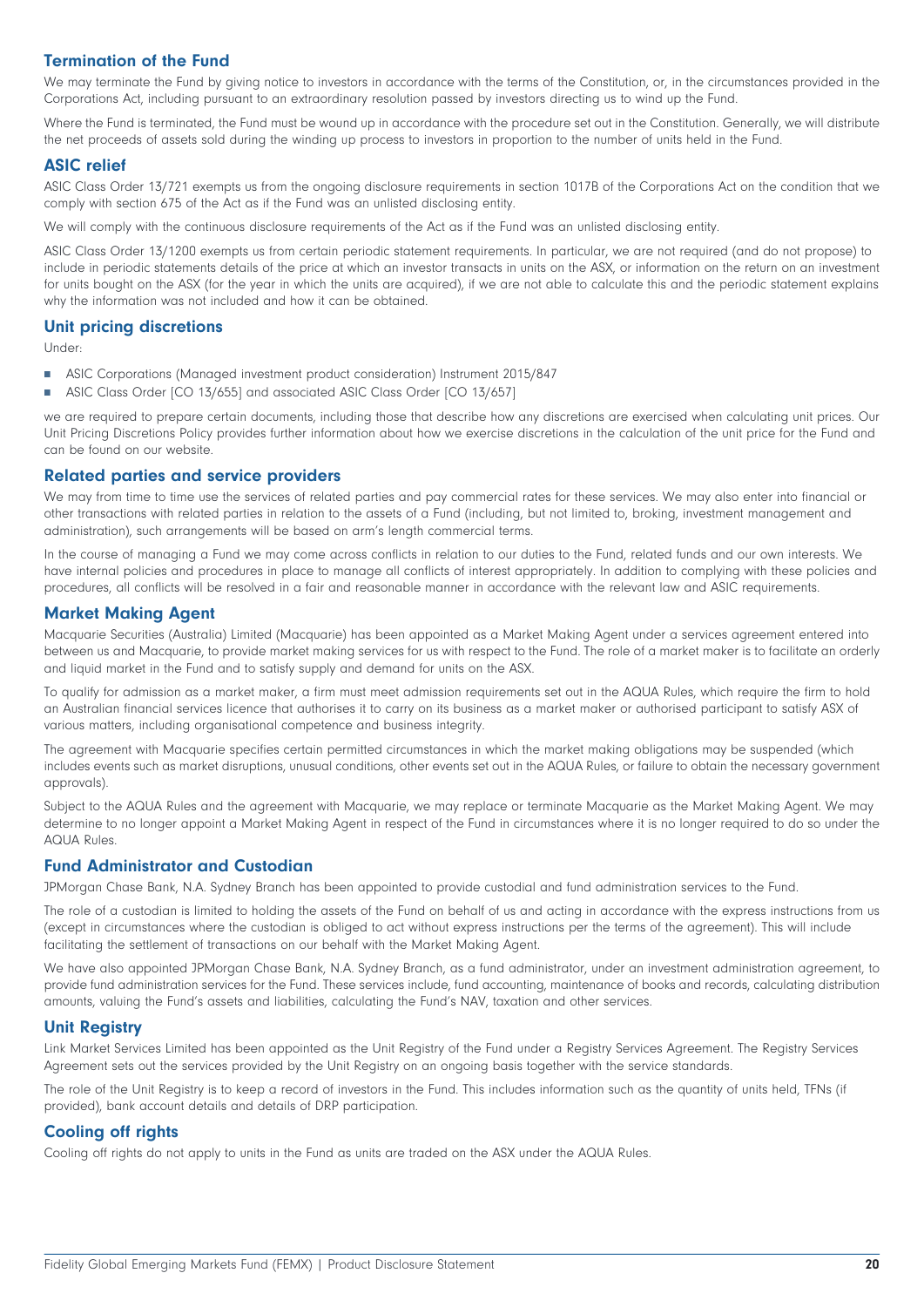# **Complaints**

We have established procedures for dealing with complaints. If you have any concerns or complaints, please contact our Client Services team on 1800 044 922. We will aim to acknowledge the complaint within one Business Day of receiving it, or as soon as practicable. We will endeavour to respond and resolve the complaint within 30 days. If you are not satisfied with the outcome, you can contact the Australian Financial Complaints Authority (AFCA) by calling 1800 931 678, by emailing info@afca.org.au or by writing to AFCA at GPO Box 3, Melbourne VIC 3001.

#### **Consents**

The following parties have given written consent (which has not been withdrawn at the date of this PDS) to be named in the form and context in which they are named, in this PDS.

- É Link Market Services Limited
- JPMorgan Chase Bank, N.A. Sydney Branch П
- П Macquarie Securities (Australia) Limited

Each party named above who has consented to be named in the PDS:

- Has not been involved in the preparation of this PDS, or caused or otherwise authorised the issue of this PDS T.
- Ħ Has not independently verified the information contained in this PDS
- Ė Takes no responsibility for the accuracy or completeness of the information contained in this PDS
- П Does not guarantee the success or the performance of the Fund nor the repayment of capital or any particular rate of capital or income return

# **Privacy and collection and disclosure of personal information**

The Privacy Act 1988 (Cth) regulates, among other things, the collection, disclosure and access to personal information.

We collect, hold, use, disclose and protect personal information for the primary purpose of providing products and services to you in relation to your investment in accordance with our Privacy Policy. A copy of our Privacy Policy is available on request or can be accessed on our website. You should contact us if you have any questions about our practices relating to the handling of personal information.

If you do not provide information that we request, we may not be able to provide a product or service to you.

We may disclose your information to related or third parties to provide services in relation to your investment.

We also use and collect your personal information to comply with applicable laws such as Anti-Money Laundering/Counter Terrorism Financing laws, Australian taxation laws and Foreign Account Tax Compliance Act (FATCA), and may be required to disclose your personal information to various Australian government regulators and agencies, including the Australian Taxation Office and the Australian Transaction Reports and Analysis Centre, and foreign governments agencies and regulators.

Under FATCA and the Common Reporting Standard rules, we are required to collect information about your tax residency status and may have reporting obligations in relation to taxation information-sharing agreements between Australia and other countries.